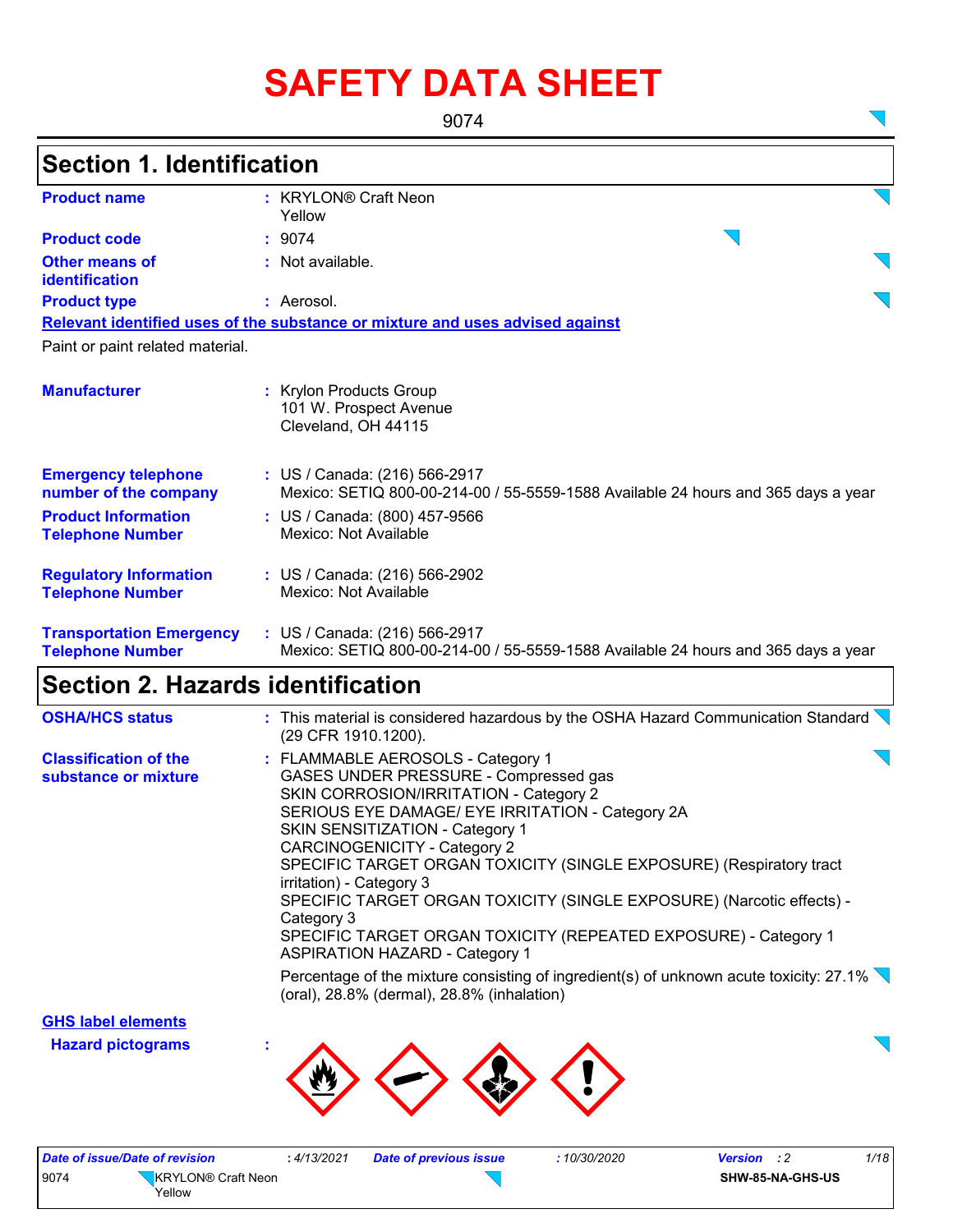# **Section 2. Hazards identification**

| <b>Signal word</b>                                          | : Danger                                                                                                                                                                                                                                                                                                                                                                                                                                                                                                                                                                                                                                                                                                    |
|-------------------------------------------------------------|-------------------------------------------------------------------------------------------------------------------------------------------------------------------------------------------------------------------------------------------------------------------------------------------------------------------------------------------------------------------------------------------------------------------------------------------------------------------------------------------------------------------------------------------------------------------------------------------------------------------------------------------------------------------------------------------------------------|
| <b>Hazard statements</b><br><b>Precautionary statements</b> | : Extremely flammable aerosol.<br>Contains gas under pressure; may explode if heated.<br>May be fatal if swallowed and enters airways.<br>Causes skin irritation.<br>May cause an allergic skin reaction.<br>Causes serious eye irritation.<br>May cause respiratory irritation.<br>May cause drowsiness or dizziness.<br>Suspected of causing cancer.<br>Causes damage to organs through prolonged or repeated exposure. (lungs)                                                                                                                                                                                                                                                                           |
| <b>General</b>                                              | : Read label before use. Keep out of reach of children. If medical advice is needed,<br>have product container or label at hand.                                                                                                                                                                                                                                                                                                                                                                                                                                                                                                                                                                            |
| <b>Prevention</b>                                           | : Obtain special instructions before use. Do not handle until all safety precautions have $\searrow$<br>been read and understood. Wear protective gloves, protective clothing and eye or face<br>protection. Keep away from heat, hot surfaces, sparks, open flames and other ignition<br>sources. No smoking. Do not spray on an open flame or other ignition source. Use<br>only outdoors or in a well-ventilated area. Do not breathe dust or mist. Do not eat, drink<br>or smoke when using this product. Wash thoroughly after handling. Contaminated<br>work clothing must not be allowed out of the workplace. Pressurized container: Do not<br>pierce or burn, even after use.                      |
| <b>Response</b>                                             | : IF exposed or concerned: Get medical advice or attention. IF INHALED: Remove<br>person to fresh air and keep comfortable for breathing. Call a POISON CENTER or<br>doctor if you feel unwell. IF SWALLOWED: Immediately call a POISON CENTER or<br>doctor. Do NOT induce vomiting. Take off contaminated clothing and wash it before<br>reuse. Wash contaminated clothing before reuse. IF ON SKIN: Wash with plenty of<br>water. If skin irritation or rash occurs: Get medical advice or attention. IF IN EYES:<br>Rinse cautiously with water for several minutes. Remove contact lenses, if present and<br>easy to do. Continue rinsing. If eye irritation persists: Get medical advice or attention. |
| <b>Storage</b>                                              | : Store locked up. Protect from sunlight. Do not expose to temperatures exceeding 50<br>°C/122 °F. Store in a well-ventilated place. Keep container tightly closed.                                                                                                                                                                                                                                                                                                                                                                                                                                                                                                                                         |
| <b>Disposal</b>                                             | : Dispose of contents and container in accordance with all local, regional, national and<br>international regulations.                                                                                                                                                                                                                                                                                                                                                                                                                                                                                                                                                                                      |
| <b>Supplemental label</b><br>elements                       | DELAYED EFFECTS FROM LONG TERM OVEREXPOSURE. Contains solvents which<br>can cause permanent brain and nervous system damage. Intentional misuse by<br>deliberately concentrating and inhaling the contents can be harmful or fatal. WARNING:<br>This product contains chemicals known to the State of California to cause cancer and<br>birth defects or other reproductive harm.                                                                                                                                                                                                                                                                                                                           |
|                                                             | Please refer to the SDS for additional information. Keep out of reach of children. Keep<br>upright in a cool, dry place. Do not discard empty can in trash compactor.                                                                                                                                                                                                                                                                                                                                                                                                                                                                                                                                       |
| <b>Hazards not otherwise</b><br><b>classified</b>           | : DANGER: Rags, steel wool, other waste soaked with this product, and sanding residue<br>may spontaneously catch fire if improperly discarded. Immediately place rags, steel<br>wool, other waste soaked with this product, and sanding residue in a sealed, water-filled,<br>metal container. Dispose of in accordance with local fire regulations.                                                                                                                                                                                                                                                                                                                                                        |

## **Section 3. Composition/information on ingredients**

| Substance/mixture     | : Mixture        |
|-----------------------|------------------|
| <b>Other means of</b> | : Not available. |
| identification        |                  |

#### **CAS number/other identifiers**

| Date of issue/Date of revision |                                | : 4/13/2 |
|--------------------------------|--------------------------------|----------|
| 9074                           | KRYLON <sup>®</sup> Craft Neon |          |
|                                | Yellow                         |          |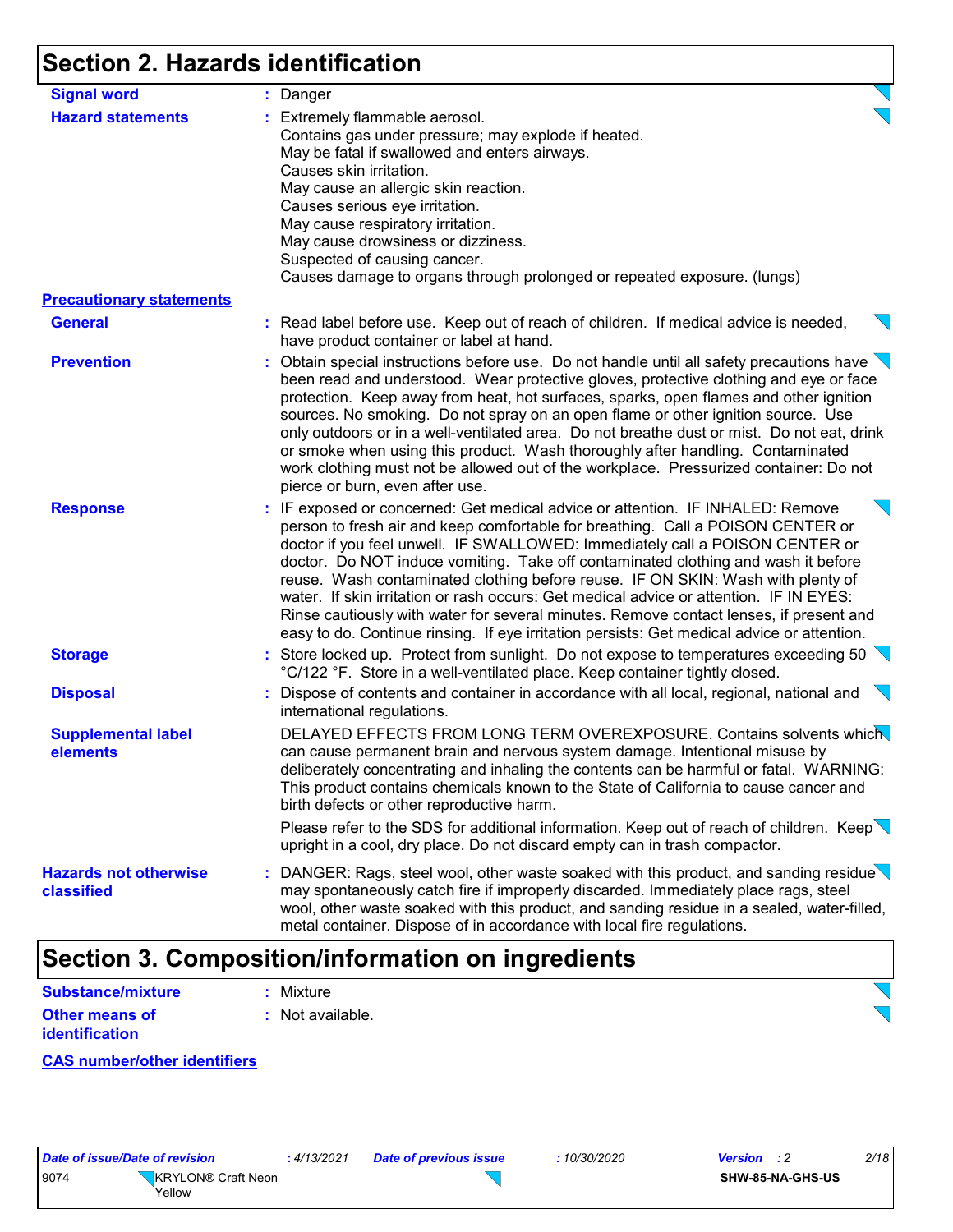### **Section 3. Composition/information on ingredients**

| <b>Ingredient name</b>            | % by weight | <b>CAS number</b> |
|-----------------------------------|-------------|-------------------|
| Acetone                           | 210 - ≤25   | 67-64-1           |
| Propane                           | 210 - ≤25   | 74-98-6           |
| n-Butyl Acetate                   | 210 - ≤25   | 123-86-4          |
| <b>Butane</b>                     | $\leq 10$   | 106-97-8          |
| Lt. Aliphatic Hydrocarbon Solvent | $\leq 10$   | 64742-89-8        |
| Talc                              | $≤10$       | 14807-96-6        |
| Ethyl 3-Ethoxypropionate          | $\leq$ 3    | 763-69-9          |
| Xylene, mixed isomers             | $\leq$ 3    | 1330-20-7         |
| Ethylbenzene                      | <1          | 100-41-4          |
| <b>Unsaturated Fatty Acids</b>    | l≤0.3       | 85711-46-2        |

Any concentration shown as a range is to protect confidentiality or is due to batch variation.

**There are no additional ingredients present which, within the current knowledge of the supplier and in the concentrations applicable, are classified as hazardous to health and hence require reporting in this section.**

**Occupational exposure limits, if available, are listed in Section 8.**

### **Section 4. First aid measures**

| <b>Description of necessary first aid measures</b> |                                                                                                                                                                                                                                                                                                                                                                                                                                                                                                                                                                                                                                                                                                                                                                                                                                                                                                                            |
|----------------------------------------------------|----------------------------------------------------------------------------------------------------------------------------------------------------------------------------------------------------------------------------------------------------------------------------------------------------------------------------------------------------------------------------------------------------------------------------------------------------------------------------------------------------------------------------------------------------------------------------------------------------------------------------------------------------------------------------------------------------------------------------------------------------------------------------------------------------------------------------------------------------------------------------------------------------------------------------|
| <b>Eye contact</b>                                 | : Immediately flush eyes with plenty of water, occasionally lifting the upper and lower<br>eyelids. Check for and remove any contact lenses. Continue to rinse for at least 10<br>minutes. Get medical attention.                                                                                                                                                                                                                                                                                                                                                                                                                                                                                                                                                                                                                                                                                                          |
| <b>Inhalation</b>                                  | : Remove victim to fresh air and keep at rest in a position comfortable for breathing. If it $\setminus$<br>is suspected that fumes are still present, the rescuer should wear an appropriate mask<br>or self-contained breathing apparatus. If not breathing, if breathing is irregular or if<br>respiratory arrest occurs, provide artificial respiration or oxygen by trained personnel. It<br>may be dangerous to the person providing aid to give mouth-to-mouth resuscitation.<br>Get medical attention. If necessary, call a poison center or physician. If unconscious,<br>place in recovery position and get medical attention immediately. Maintain an open<br>airway. Loosen tight clothing such as a collar, tie, belt or waistband. In case of<br>inhalation of decomposition products in a fire, symptoms may be delayed. The exposed<br>person may need to be kept under medical surveillance for 48 hours. |
| <b>Skin contact</b>                                | : Wash with plenty of soap and water. Remove contaminated clothing and shoes. Wash<br>contaminated clothing thoroughly with water before removing it, or wear gloves.<br>Continue to rinse for at least 10 minutes. Get medical attention. In the event of any<br>complaints or symptoms, avoid further exposure. Wash clothing before reuse. Clean<br>shoes thoroughly before reuse.                                                                                                                                                                                                                                                                                                                                                                                                                                                                                                                                      |
| <b>Ingestion</b>                                   | : Get medical attention immediately. Call a poison center or physician. Wash out mouth $\setminus$<br>with water. Remove dentures if any. Remove victim to fresh air and keep at rest in a<br>position comfortable for breathing. If material has been swallowed and the exposed<br>person is conscious, give small quantities of water to drink. Stop if the exposed person<br>feels sick as vomiting may be dangerous. Aspiration hazard if swallowed. Can enter<br>lungs and cause damage. Do not induce vomiting. If vomiting occurs, the head should<br>be kept low so that vomit does not enter the lungs. Never give anything by mouth to an<br>unconscious person. If unconscious, place in recovery position and get medical<br>attention immediately. Maintain an open airway. Loosen tight clothing such as a collar,<br>tie, belt or waistband.                                                                |

#### **Most important symptoms/effects, acute and delayed**

| <b>Potential acute health effects</b> |                                                                                                                              |   |
|---------------------------------------|------------------------------------------------------------------------------------------------------------------------------|---|
| Eye contact                           | : Causes serious eye irritation.                                                                                             | ↽ |
| <b>Inhalation</b>                     | : Can cause central nervous system (CNS) depression. May cause drowsiness or<br>dizziness. May cause respiratory irritation. |   |



| Date of issue/Date of revision       | 4/13/2021 | Date of previous issue | 10/30/2020 | Version          | 3/18 |
|--------------------------------------|-----------|------------------------|------------|------------------|------|
| 9074<br>KRYLON® Craft Neon<br>Yellow |           |                        |            | SHW-85-NA-GHS-US |      |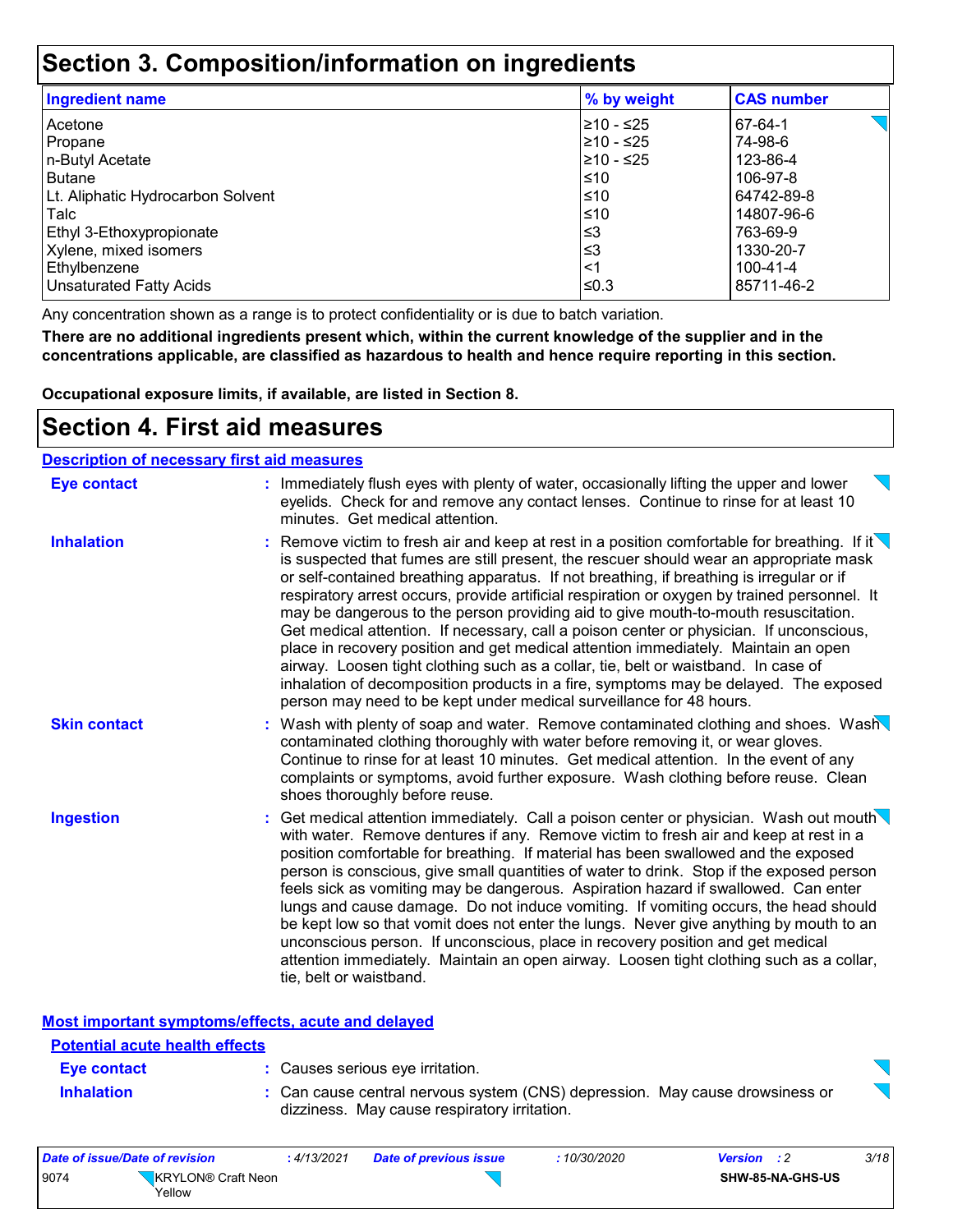| <b>Skin contact</b>               | : Causes skin irritation. May cause an allergic skin reaction.                                                                                                                                                                                                                                                                                                                                                              |  |
|-----------------------------------|-----------------------------------------------------------------------------------------------------------------------------------------------------------------------------------------------------------------------------------------------------------------------------------------------------------------------------------------------------------------------------------------------------------------------------|--|
| <b>Ingestion</b>                  | : Can cause central nervous system (CNS) depression. May be fatal if swallowed and<br>enters airways.                                                                                                                                                                                                                                                                                                                       |  |
| Over-exposure signs/symptoms      |                                                                                                                                                                                                                                                                                                                                                                                                                             |  |
| <b>Eye contact</b>                | : Adverse symptoms may include the following:<br>pain or irritation<br>watering<br>redness                                                                                                                                                                                                                                                                                                                                  |  |
| <b>Inhalation</b>                 | : Adverse symptoms may include the following:<br>respiratory tract irritation<br>coughing<br>nausea or vomiting<br>headache<br>drowsiness/fatigue<br>dizziness/vertigo<br>unconsciousness                                                                                                                                                                                                                                   |  |
| <b>Skin contact</b>               | : Adverse symptoms may include the following:<br>irritation<br>redness                                                                                                                                                                                                                                                                                                                                                      |  |
| <b>Ingestion</b>                  | : Adverse symptoms may include the following:<br>nausea or vomiting                                                                                                                                                                                                                                                                                                                                                         |  |
|                                   | Indication of immediate medical attention and special treatment needed, if necessary                                                                                                                                                                                                                                                                                                                                        |  |
| <b>Notes to physician</b>         | : In case of inhalation of decomposition products in a fire, symptoms may be delayed.<br>The exposed person may need to be kept under medical surveillance for 48 hours.                                                                                                                                                                                                                                                    |  |
| <b>Specific treatments</b>        | : No specific treatment.                                                                                                                                                                                                                                                                                                                                                                                                    |  |
| <b>Protection of first-aiders</b> | : No action shall be taken involving any personal risk or without suitable training. If it is $\setminus$<br>suspected that fumes are still present, the rescuer should wear an appropriate mask or<br>self-contained breathing apparatus. It may be dangerous to the person providing aid to<br>give mouth-to-mouth resuscitation. Wash contaminated clothing thoroughly with water<br>before removing it, or wear gloves. |  |

### **See toxicological information (Section 11)**

# **Section 5. Fire-fighting measures**

| <b>Extinguishing media</b>                           |                                                                                                                                                                                                                                                                                                                                                                                                                                                                   |  |
|------------------------------------------------------|-------------------------------------------------------------------------------------------------------------------------------------------------------------------------------------------------------------------------------------------------------------------------------------------------------------------------------------------------------------------------------------------------------------------------------------------------------------------|--|
| <b>Suitable extinguishing</b><br>media               | : Use an extinguishing agent suitable for the surrounding fire.                                                                                                                                                                                                                                                                                                                                                                                                   |  |
| <b>Unsuitable extinguishing</b><br>media             | : None known.                                                                                                                                                                                                                                                                                                                                                                                                                                                     |  |
| <b>Specific hazards arising</b><br>from the chemical | : Extremely flammable aerosol. Runoff to sewer may create fire or explosion hazard. In $\setminus$<br>a fire or if heated, a pressure increase will occur and the container may burst, with the<br>risk of a subsequent explosion. Gas may accumulate in low or confined areas or travel<br>a considerable distance to a source of ignition and flash back, causing fire or explosion.<br>Bursting aerosol containers may be propelled from a fire at high speed. |  |
| <b>Hazardous thermal</b><br>decomposition products   | : Decomposition products may include the following materials:<br>carbon dioxide<br>carbon monoxide<br>nitrogen oxides<br>sulfur oxides<br>metal oxide/oxides                                                                                                                                                                                                                                                                                                      |  |

|      | Date of issue/Date of revision | :4/13/2021 | Date of previous issue | <i>10/30/2020</i> | Version |                  | 4/18 |
|------|--------------------------------|------------|------------------------|-------------------|---------|------------------|------|
| 9074 | KRYLON® Craft Neon<br>Yellow   |            |                        |                   |         | SHW-85-NA-GHS-US |      |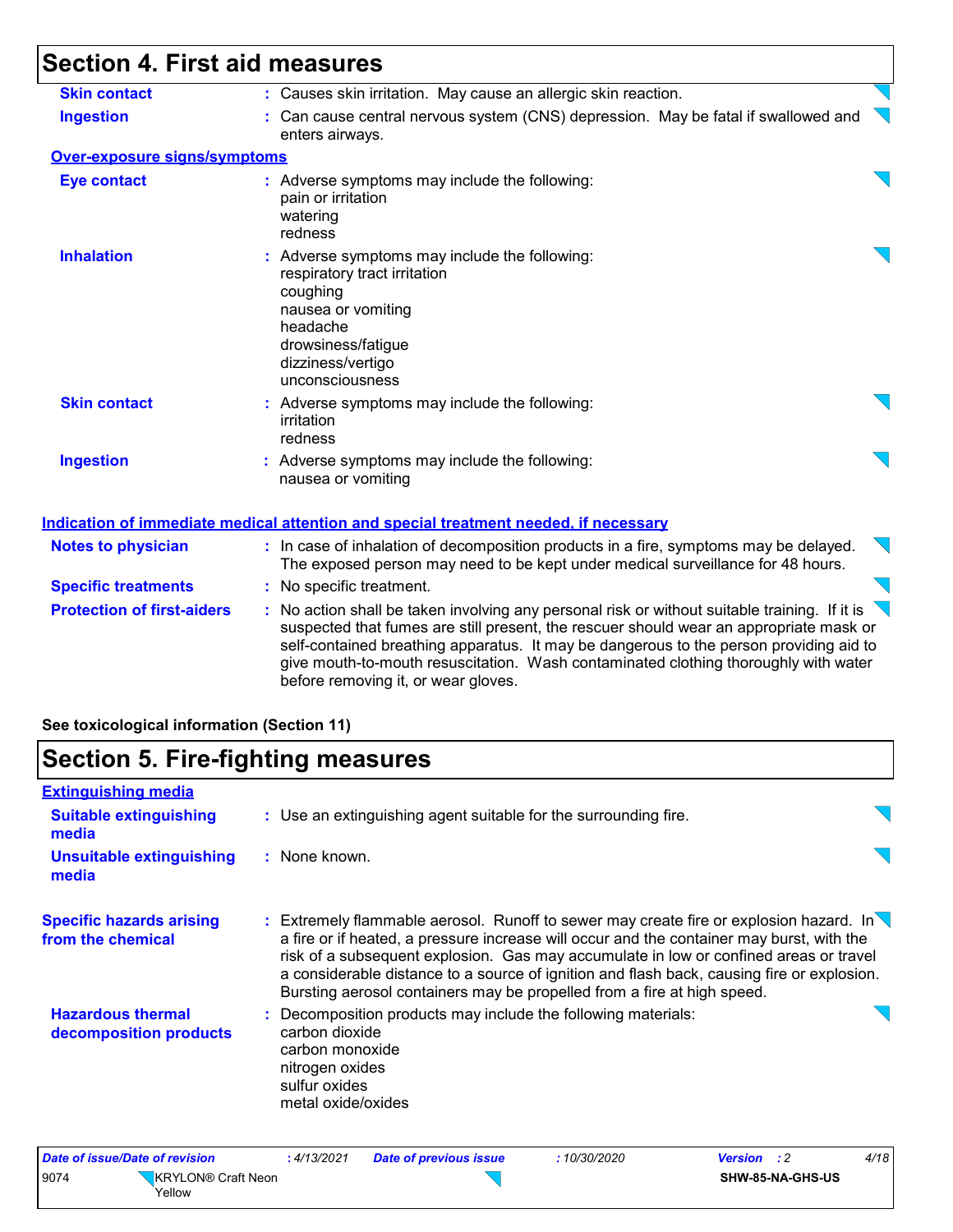### **Section 5. Fire-fighting measures**

| <b>Special protective actions</b><br>for fire-fighters   | : Promptly isolate the scene by removing all persons from the vicinity of the incident if<br>there is a fire. No action shall be taken involving any personal risk or without suitable<br>training. Move containers from fire area if this can be done without risk. Use water |
|----------------------------------------------------------|--------------------------------------------------------------------------------------------------------------------------------------------------------------------------------------------------------------------------------------------------------------------------------|
|                                                          | spray to keep fire-exposed containers cool.                                                                                                                                                                                                                                    |
| <b>Special protective</b><br>equipment for fire-fighters | : Fire-fighters should wear appropriate protective equipment and self-contained breathing<br>apparatus (SCBA) with a full face-piece operated in positive pressure mode.                                                                                                       |

### **Section 6. Accidental release measures**

|                                                                                                  | <b>Personal precautions, protective equipment and emergency procedures</b>                                                                                                                                                                                                                                                                                                                                                                                                                                                                                                                                                                                                                                                                                                       |
|--------------------------------------------------------------------------------------------------|----------------------------------------------------------------------------------------------------------------------------------------------------------------------------------------------------------------------------------------------------------------------------------------------------------------------------------------------------------------------------------------------------------------------------------------------------------------------------------------------------------------------------------------------------------------------------------------------------------------------------------------------------------------------------------------------------------------------------------------------------------------------------------|
| For non-emergency<br>personnel                                                                   | : No action shall be taken involving any personal risk or without suitable training.<br>Evacuate surrounding areas. Keep unnecessary and unprotected personnel from<br>entering. In the case of aerosols being ruptured, care should be taken due to the rapid<br>escape of the pressurized contents and propellant. If a large number of containers are<br>ruptured, treat as a bulk material spillage according to the instructions in the clean-up<br>section. Do not touch or walk through spilled material. Shut off all ignition sources. No<br>flares, smoking or flames in hazard area. Avoid breathing vapor or mist. Provide<br>adequate ventilation. Wear appropriate respirator when ventilation is inadequate. Put<br>on appropriate personal protective equipment. |
| For emergency responders                                                                         | : If specialized clothing is required to deal with the spillage, take note of any information in<br>Section 8 on suitable and unsuitable materials. See also the information in "For non-<br>emergency personnel".                                                                                                                                                                                                                                                                                                                                                                                                                                                                                                                                                               |
| <b>Environmental precautions</b><br><b>Methods and materials for containment and cleaning up</b> | : Avoid dispersal of spilled material and runoff and contact with soil, waterways, drains<br>and sewers. Inform the relevant authorities if the product has caused environmental<br>pollution (sewers, waterways, soil or air).                                                                                                                                                                                                                                                                                                                                                                                                                                                                                                                                                  |
|                                                                                                  |                                                                                                                                                                                                                                                                                                                                                                                                                                                                                                                                                                                                                                                                                                                                                                                  |
| <b>Small spill</b>                                                                               | : Stop leak if without risk. Move containers from spill area. Use spark-proof tools and<br>$\sum$<br>explosion-proof equipment. Dilute with water and mop up if water-soluble. Alternatively,<br>or if water-insoluble, absorb with an inert dry material and place in an appropriate waste<br>disposal container. Dispose of via a licensed waste disposal contractor.                                                                                                                                                                                                                                                                                                                                                                                                          |
| <b>Large spill</b>                                                                               | : Stop leak if without risk. Move containers from spill area. Use spark-proof tools and<br>$\sum$<br>explosion-proof equipment. Approach release from upwind. Prevent entry into sewers,<br>water courses, basements or confined areas. Wash spillages into an effluent treatment<br>plant or proceed as follows. Contain and collect spillage with non-combustible,<br>absorbent material e.g. sand, earth, vermiculite or diatomaceous earth and place in<br>container for disposal according to local regulations (see Section 13). Dispose of via a<br>licensed waste disposal contractor. Contaminated absorbent material may pose the<br>same hazard as the spilled product. Note: see Section 1 for emergency contact<br>information and Section 13 for waste disposal.   |

### **Section 7. Handling and storage**

#### **Precautions for safe handling**

**Protective measures Exercise Exercise Exercise in a protective equipment (see Section 8). Persons with a set of protection of the set of protective measures in the set of protection of protection of protection of protec** history of skin sensitization problems should not be employed in any process in which this product is used. Pressurized container: protect from sunlight and do not expose to temperatures exceeding 50°C. Do not pierce or burn, even after use. Avoid exposure obtain special instructions before use. Do not handle until all safety precautions have been read and understood. Do not get in eyes or on skin or clothing. Do not breathe vapor or mist. Do not swallow. Avoid breathing gas. Use only with adequate ventilation. Wear appropriate respirator when ventilation is inadequate. Store and use away from heat, sparks, open flame or any other ignition source. Use explosion-proof electrical (ventilating, lighting and material handling) equipment. Use only non-sparking tools. Empty containers retain product residue and can be hazardous.

| Date of issue/Date of revision |                              | 4/13/2021 | <b>Date of previous issue</b> | 10/30/2020 | <b>Version</b> : 2 | 5/18 |
|--------------------------------|------------------------------|-----------|-------------------------------|------------|--------------------|------|
| 9074                           | KRYLON® Craft Neon<br>Yellow |           |                               |            | SHW-85-NA-GHS-US   |      |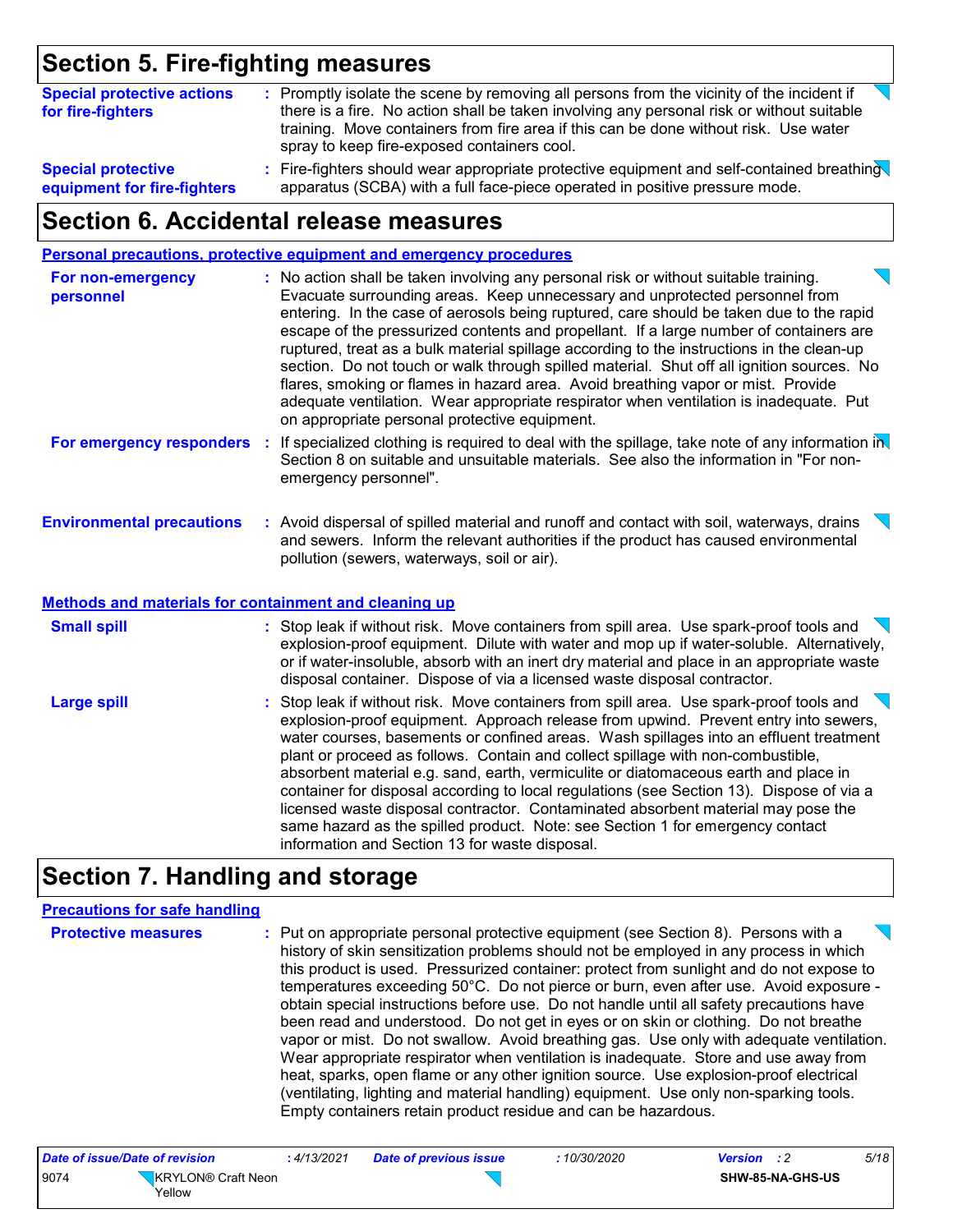# **Section 7. Handling and storage**

| <b>Advice on general</b><br>occupational hygiene                                 |    | : Eating, drinking and smoking should be prohibited in areas where this material is<br>handled, stored and processed. Workers should wash hands and face before eating,<br>drinking and smoking. Remove contaminated clothing and protective equipment before<br>entering eating areas. See also Section 8 for additional information on hygiene<br>measures.                                                      |
|----------------------------------------------------------------------------------|----|--------------------------------------------------------------------------------------------------------------------------------------------------------------------------------------------------------------------------------------------------------------------------------------------------------------------------------------------------------------------------------------------------------------------|
| <b>Conditions for safe storage,</b><br>including any<br><b>incompatibilities</b> | ÷. | Store in accordance with local regulations. Store away from direct sunlight in a dry, cool<br>and well-ventilated area, away from incompatible materials (see Section 10) and food<br>and drink. Protect from sunlight. Store locked up. Eliminate all ignition sources. Use<br>appropriate containment to avoid environmental contamination. See Section 10 for<br>incompatible materials before handling or use. |

# **Section 8. Exposure controls/personal protection**

#### **Control parameters**

**Occupational exposure limits (OSHA United States)**

| <b>Ingredient name</b>                    | CAS#                     | <b>Exposure limits</b>                                                                                                                                                                                                                                                                                                                                                        |
|-------------------------------------------|--------------------------|-------------------------------------------------------------------------------------------------------------------------------------------------------------------------------------------------------------------------------------------------------------------------------------------------------------------------------------------------------------------------------|
| Acetone                                   | 67-64-1                  | ACGIH TLV (United States, 3/2020).<br>TWA: 250 ppm 8 hours.<br>STEL: 500 ppm 15 minutes.<br>NIOSH REL (United States, 10/2016).<br>TWA: 250 ppm 10 hours.<br>TWA: 590 mg/m <sup>3</sup> 10 hours.<br>OSHA PEL (United States, 5/2018).<br>TWA: 1000 ppm 8 hours.<br>TWA: 2400 mg/m <sup>3</sup> 8 hours.                                                                      |
| Propane                                   | 74-98-6                  | NIOSH REL (United States, 10/2016).<br>TWA: 1000 ppm 10 hours.<br>TWA: 1800 mg/m <sup>3</sup> 10 hours.<br>OSHA PEL (United States, 5/2018).<br>TWA: 1000 ppm 8 hours.<br>TWA: 1800 mg/m <sup>3</sup> 8 hours.<br>ACGIH TLV (United States, 3/2020). Oxygen<br>Depletion [Asphyxiant]. Explosive potential.                                                                   |
| n-Butyl Acetate                           | 123-86-4                 | NIOSH REL (United States, 10/2016).<br>TWA: 150 ppm 10 hours.<br>TWA: 710 mg/m <sup>3</sup> 10 hours.<br>STEL: 200 ppm 15 minutes.<br>STEL: 950 mg/m <sup>3</sup> 15 minutes.<br>OSHA PEL (United States, 5/2018).<br>TWA: 150 ppm 8 hours.<br>TWA: 710 mg/m <sup>3</sup> 8 hours.<br>ACGIH TLV (United States, 3/2020).<br>STEL: 150 ppm 15 minutes.<br>TWA: 50 ppm 8 hours. |
| <b>Butane</b>                             | 106-97-8                 | NIOSH REL (United States, 10/2016).<br>TWA: 800 ppm 10 hours.<br>TWA: 1900 mg/m <sup>3</sup> 10 hours.<br>ACGIH TLV (United States, 3/2020).<br><b>Explosive potential.</b><br>STEL: 1000 ppm 15 minutes.                                                                                                                                                                     |
| Lt. Aliphatic Hydrocarbon Solvent<br>Talc | 64742-89-8<br>14807-96-6 | None.<br>NIOSH REL (United States, 10/2016).<br>TWA: 2 mg/m <sup>3</sup> 10 hours. Form: Respirable<br>fraction<br>ACGIH TLV (United States, 3/2020).                                                                                                                                                                                                                         |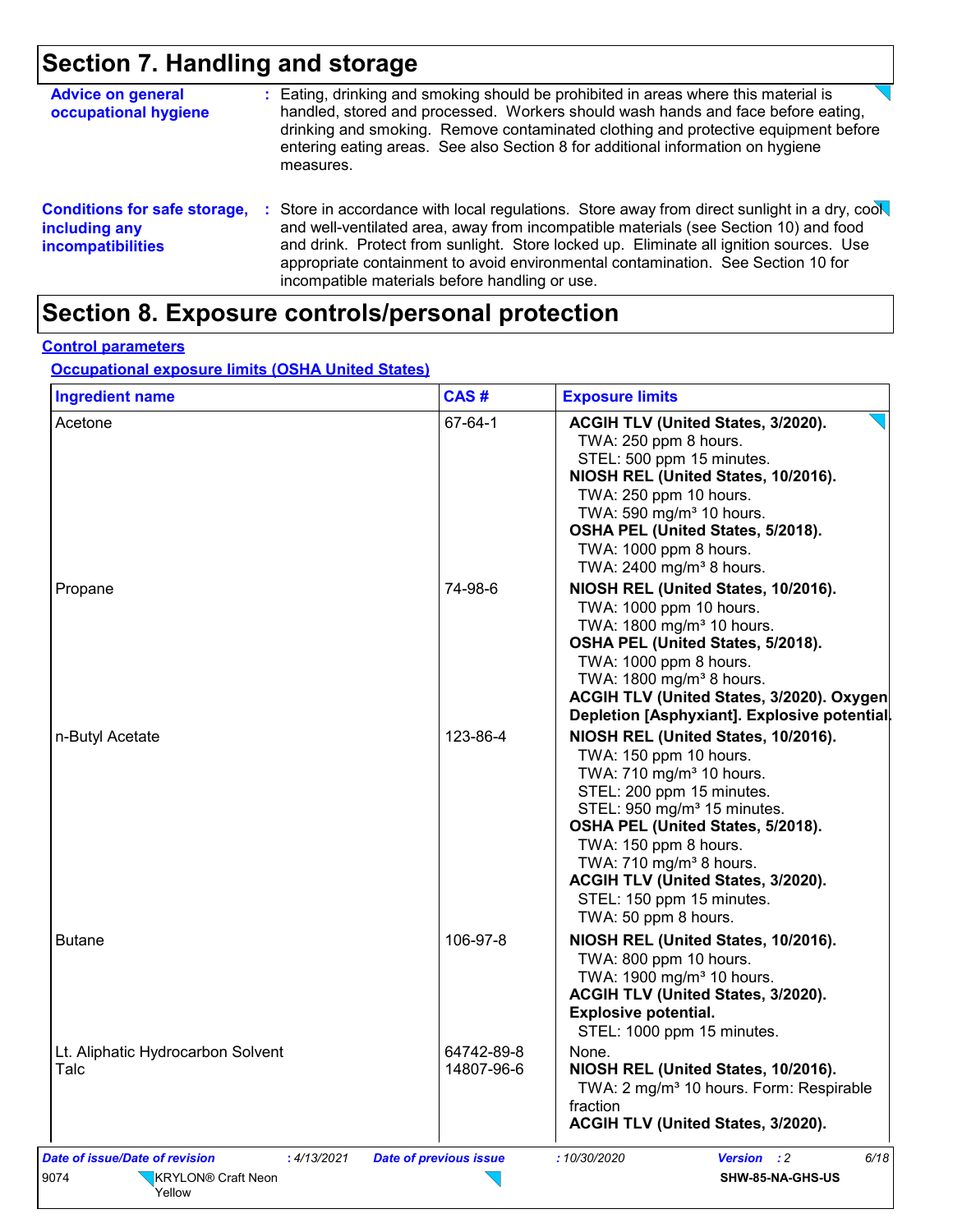|                                |                | TWA: 2 mg/m <sup>3</sup> 8 hours. Form: Respirable |
|--------------------------------|----------------|----------------------------------------------------|
|                                |                | fraction                                           |
| Ethyl 3-Ethoxypropionate       | 763-69-9       | None.                                              |
| Xylene, mixed isomers          | 1330-20-7      | ACGIH TLV (United States, 3/2020).                 |
|                                |                | TWA: 100 ppm 8 hours.                              |
|                                |                | TWA: 434 mg/m <sup>3</sup> 8 hours.                |
|                                |                | STEL: 150 ppm 15 minutes.                          |
|                                |                | STEL: 651 mg/m <sup>3</sup> 15 minutes.            |
|                                |                | OSHA PEL (United States, 5/2018).                  |
|                                |                | TWA: 100 ppm 8 hours.                              |
|                                |                | TWA: $435 \text{ mg/m}^3$ 8 hours.                 |
| Ethylbenzene                   | $100 - 41 - 4$ | ACGIH TLV (United States, 3/2020).                 |
|                                |                | TWA: 20 ppm 8 hours.                               |
|                                |                | NIOSH REL (United States, 10/2016).                |
|                                |                | TWA: 100 ppm 10 hours.                             |
|                                |                | TWA: 435 mg/m <sup>3</sup> 10 hours.               |
|                                |                | STEL: 125 ppm 15 minutes.                          |
|                                |                | STEL: 545 mg/m <sup>3</sup> 15 minutes.            |
|                                |                | OSHA PEL (United States, 5/2018).                  |
|                                |                | TWA: 100 ppm 8 hours.                              |
|                                |                | TWA: $435 \text{ mg/m}^3$ 8 hours.                 |
| <b>Unsaturated Fatty Acids</b> | 85711-46-2     | None.                                              |

#### **Occupational exposure limits (Canada)**

| <b>Ingredient name</b>                                                            | CAS#                          | <b>Exposure limits</b>                                                                                                                                                                                                                                                                                                                                                                                                                                                                                                                                                                                                                                                                                                                     |
|-----------------------------------------------------------------------------------|-------------------------------|--------------------------------------------------------------------------------------------------------------------------------------------------------------------------------------------------------------------------------------------------------------------------------------------------------------------------------------------------------------------------------------------------------------------------------------------------------------------------------------------------------------------------------------------------------------------------------------------------------------------------------------------------------------------------------------------------------------------------------------------|
| acetone                                                                           | 67-64-1                       | CA Alberta Provincial (Canada, 6/2018).<br>8 hrs OEL: 1200 mg/m <sup>3</sup> 8 hours.<br>15 min OEL: 1800 mg/m <sup>3</sup> 15 minutes.<br>8 hrs OEL: 500 ppm 8 hours.<br>15 min OEL: 750 ppm 15 minutes.<br><b>CA British Columbia Provincial (Canada,</b><br>$1/2020$ ).<br>TWA: 250 ppm 8 hours.<br>STEL: 500 ppm 15 minutes.<br>CA Ontario Provincial (Canada, 6/2019).<br>TWA: 250 ppm 8 hours.<br>STEL: 500 ppm 15 minutes.<br>CA Quebec Provincial (Canada, 7/2019).<br>TWAEV: 500 ppm 8 hours.<br>TWAEV: 1190 mg/m <sup>3</sup> 8 hours.<br>STEV: 1000 ppm 15 minutes.<br>STEV: 2380 mg/m <sup>3</sup> 15 minutes.<br><b>CA Saskatchewan Provincial (Canada,</b><br>7/2013).<br>STEL: 750 ppm 15 minutes.<br>TWA: 500 ppm 8 hours. |
| Normal propane                                                                    | 74-98-6                       | CA Alberta Provincial (Canada, 6/2018).<br>8 hrs OEL: 1000 ppm 8 hours.<br>CA Quebec Provincial (Canada, 7/2019).<br>TWAEV: 1000 ppm 8 hours.<br>TWAEV: 1800 mg/m <sup>3</sup> 8 hours.<br><b>CA Saskatchewan Provincial (Canada,</b><br>7/2013).<br>STEL: 1250 ppm 15 minutes.<br>TWA: 1000 ppm 8 hours.<br><b>CA British Columbia Provincial (Canada,</b>                                                                                                                                                                                                                                                                                                                                                                                |
| Date of issue/Date of revision<br>:4/13/2021<br>9074<br><b>KRYLON® Craft Neon</b> | <b>Date of previous issue</b> | 7/18<br>: 10/30/2020<br><b>Version</b> : 2<br>SHW-85-NA-GHS-US                                                                                                                                                                                                                                                                                                                                                                                                                                                                                                                                                                                                                                                                             |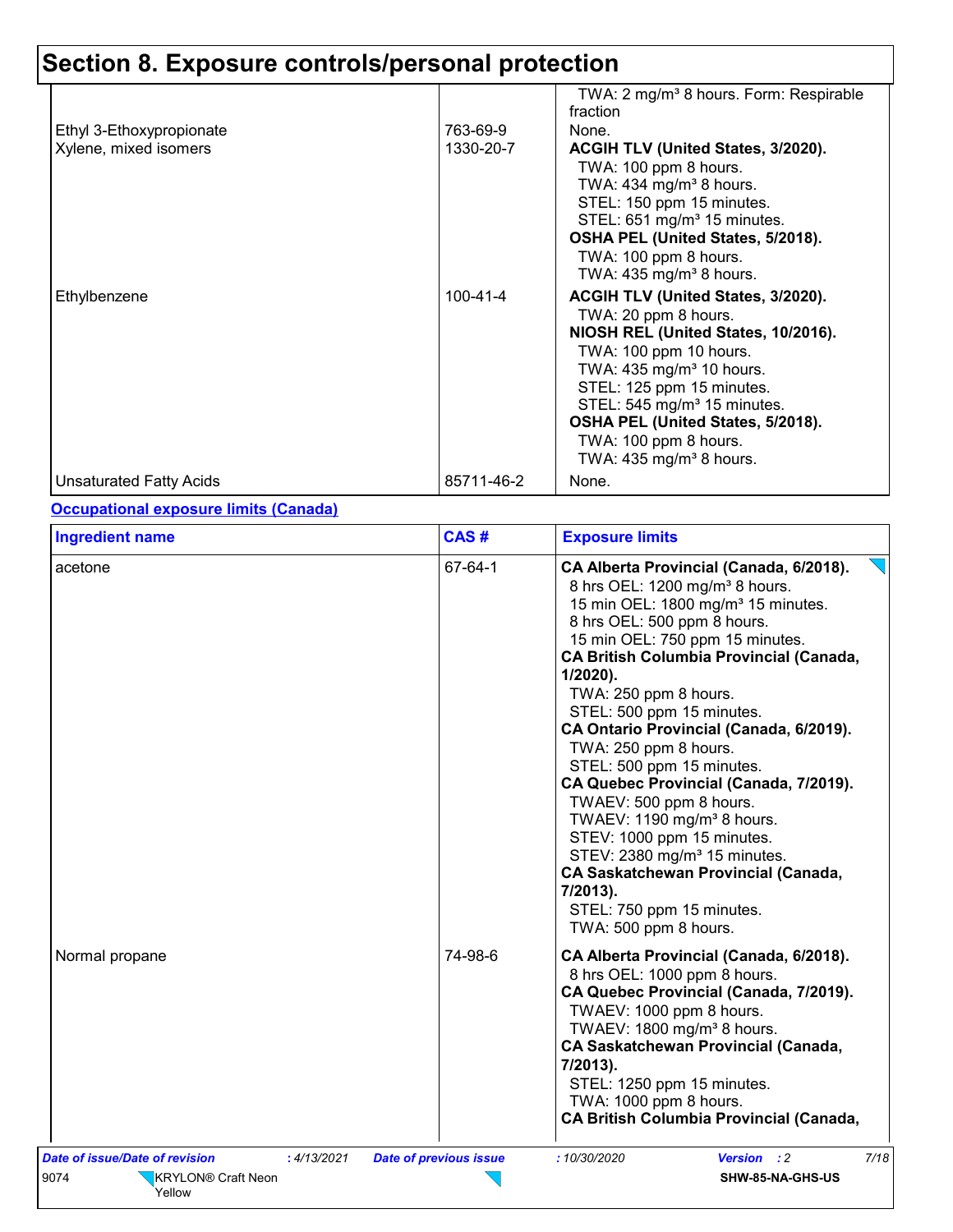|                         |            | 1/2020). Oxygen Depletion [Asphyxiant].<br><b>Explosive potential.</b>                                                                                                                                                                                                                                                                                                                                                                                                                                                                                                                                                                                                                                            |
|-------------------------|------------|-------------------------------------------------------------------------------------------------------------------------------------------------------------------------------------------------------------------------------------------------------------------------------------------------------------------------------------------------------------------------------------------------------------------------------------------------------------------------------------------------------------------------------------------------------------------------------------------------------------------------------------------------------------------------------------------------------------------|
|                         |            | CA Ontario Provincial (Canada, 6/2019).<br><b>Oxygen Depletion [Asphyxiant]. Explosive</b>                                                                                                                                                                                                                                                                                                                                                                                                                                                                                                                                                                                                                        |
| n-butyl acetate         | 123-86-4   | potential.<br>CA Alberta Provincial (Canada, 6/2018).<br>15 min OEL: 200 ppm 15 minutes.<br>15 min OEL: 950 mg/m <sup>3</sup> 15 minutes.<br>8 hrs OEL: 150 ppm 8 hours.<br>8 hrs OEL: 713 mg/m <sup>3</sup> 8 hours.<br><b>CA British Columbia Provincial (Canada,</b><br>1/2020).<br>TWA: 20 ppm 8 hours.<br>CA Quebec Provincial (Canada, 7/2019).<br>TWAEV: 150 ppm 8 hours.<br>TWAEV: 713 mg/m <sup>3</sup> 8 hours.<br>STEV: 200 ppm 15 minutes.<br>STEV: 950 mg/m <sup>3</sup> 15 minutes.<br><b>CA Saskatchewan Provincial (Canada,</b><br>7/2013).<br>STEL: 200 ppm 15 minutes.<br>TWA: 150 ppm 8 hours.<br>CA Ontario Provincial (Canada, 6/2019).<br>STEL: 150 ppm 15 minutes.<br>TWA: 50 ppm 8 hours. |
| <b>Butane</b>           | 106-97-8   | CA Alberta Provincial (Canada, 6/2018).<br>8 hrs OEL: 1000 ppm 8 hours.<br>CA Quebec Provincial (Canada, 7/2019).<br>TWAEV: 800 ppm 8 hours.<br>TWAEV: 1900 mg/m <sup>3</sup> 8 hours.<br><b>CA Saskatchewan Provincial (Canada,</b><br>7/2013).<br>STEL: 1250 ppm 15 minutes.<br>TWA: 1000 ppm 8 hours.<br><b>CA British Columbia Provincial (Canada,</b><br>1/2020). Explosive potential.<br>STEL: 1000 ppm 15 minutes.<br>CA Ontario Provincial (Canada, 6/2019).                                                                                                                                                                                                                                              |
| talc (none asbestiform) | 14807-96-6 | <b>Explosive potential.</b><br>STEL: 1000 ppm 15 minutes.<br><b>CA British Columbia Provincial (Canada,</b><br>1/2020).                                                                                                                                                                                                                                                                                                                                                                                                                                                                                                                                                                                           |
|                         |            | TWA: 2 mg/m <sup>3</sup> 8 hours. Form: Respirable<br>CA Quebec Provincial (Canada, 7/2019).<br>TWAEV: 3 mg/m <sup>3</sup> 8 hours. Form: Respirable<br>dust.<br>CA Alberta Provincial (Canada, 6/2018).<br>8 hrs OEL: 2 mg/m <sup>3</sup> 8 hours. Form:<br>Respirable particulate<br>CA Ontario Provincial (Canada, 6/2019).<br>TWA: 2 mg/m <sup>3</sup> 8 hours. Form: Respirable<br>particulate matter.<br>TWA: 2 f/cc 8 hours.<br><b>CA Saskatchewan Provincial (Canada,</b><br>7/2013).<br>TWA: 2 mg/m <sup>3</sup> 8 hours. Form: respirable                                                                                                                                                               |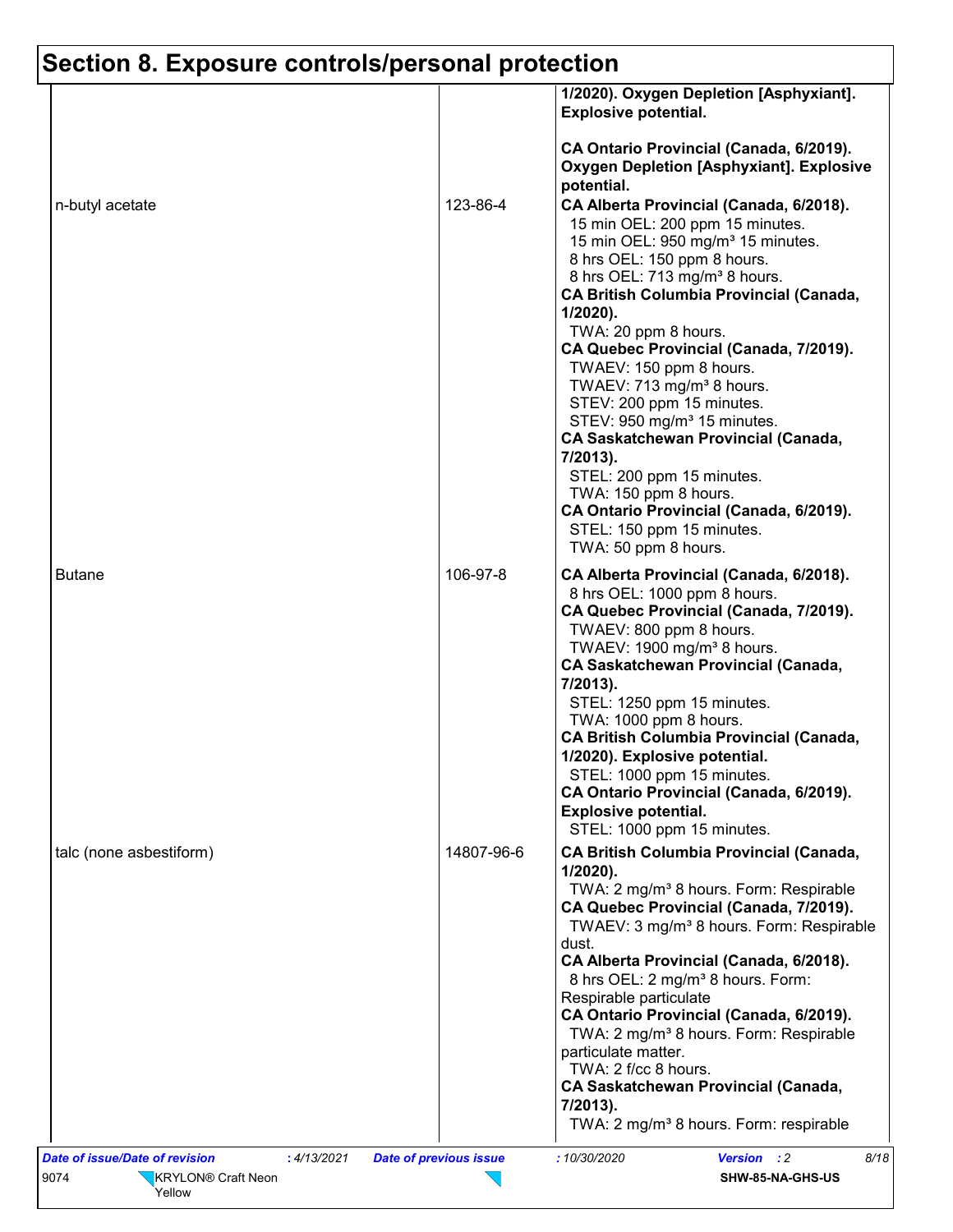|              | fraction                                                                                                                                                                                                                                                                                                                                                                                                                                                                                                                                                                                                                                                           |
|--------------|--------------------------------------------------------------------------------------------------------------------------------------------------------------------------------------------------------------------------------------------------------------------------------------------------------------------------------------------------------------------------------------------------------------------------------------------------------------------------------------------------------------------------------------------------------------------------------------------------------------------------------------------------------------------|
| Xylene       | 1330-20-7<br>CA Alberta Provincial (Canada, 6/2018).                                                                                                                                                                                                                                                                                                                                                                                                                                                                                                                                                                                                               |
|              | 8 hrs OEL: 100 ppm 8 hours.                                                                                                                                                                                                                                                                                                                                                                                                                                                                                                                                                                                                                                        |
|              | 15 min OEL: 651 mg/m <sup>3</sup> 15 minutes.                                                                                                                                                                                                                                                                                                                                                                                                                                                                                                                                                                                                                      |
|              | 15 min OEL: 150 ppm 15 minutes.                                                                                                                                                                                                                                                                                                                                                                                                                                                                                                                                                                                                                                    |
|              | 8 hrs OEL: 434 mg/m <sup>3</sup> 8 hours.                                                                                                                                                                                                                                                                                                                                                                                                                                                                                                                                                                                                                          |
|              | <b>CA British Columbia Provincial (Canada,</b>                                                                                                                                                                                                                                                                                                                                                                                                                                                                                                                                                                                                                     |
|              | $1/2020$ ).                                                                                                                                                                                                                                                                                                                                                                                                                                                                                                                                                                                                                                                        |
|              | TWA: 100 ppm 8 hours.                                                                                                                                                                                                                                                                                                                                                                                                                                                                                                                                                                                                                                              |
|              | STEL: 150 ppm 15 minutes.                                                                                                                                                                                                                                                                                                                                                                                                                                                                                                                                                                                                                                          |
|              | CA Quebec Provincial (Canada, 7/2019).                                                                                                                                                                                                                                                                                                                                                                                                                                                                                                                                                                                                                             |
|              | TWAEV: 100 ppm 8 hours.                                                                                                                                                                                                                                                                                                                                                                                                                                                                                                                                                                                                                                            |
|              | TWAEV: 434 mg/m <sup>3</sup> 8 hours.                                                                                                                                                                                                                                                                                                                                                                                                                                                                                                                                                                                                                              |
|              | STEV: 150 ppm 15 minutes.                                                                                                                                                                                                                                                                                                                                                                                                                                                                                                                                                                                                                                          |
|              | STEV: 651 mg/m <sup>3</sup> 15 minutes.                                                                                                                                                                                                                                                                                                                                                                                                                                                                                                                                                                                                                            |
|              | CA Ontario Provincial (Canada, 6/2019).                                                                                                                                                                                                                                                                                                                                                                                                                                                                                                                                                                                                                            |
|              | STEL: 150 ppm 15 minutes.                                                                                                                                                                                                                                                                                                                                                                                                                                                                                                                                                                                                                                          |
|              | TWA: 100 ppm 8 hours.<br><b>CA Saskatchewan Provincial (Canada,</b>                                                                                                                                                                                                                                                                                                                                                                                                                                                                                                                                                                                                |
|              | 7/2013).                                                                                                                                                                                                                                                                                                                                                                                                                                                                                                                                                                                                                                                           |
|              | STEL: 150 ppm 15 minutes.                                                                                                                                                                                                                                                                                                                                                                                                                                                                                                                                                                                                                                          |
|              | TWA: 100 ppm 8 hours.                                                                                                                                                                                                                                                                                                                                                                                                                                                                                                                                                                                                                                              |
| Ethylbenzene | $100 - 41 - 4$<br>CA Alberta Provincial (Canada, 6/2018).<br>8 hrs OEL: 100 ppm 8 hours.<br>8 hrs OEL: 434 mg/m <sup>3</sup> 8 hours.<br>15 min OEL: 543 mg/m <sup>3</sup> 15 minutes.<br>15 min OEL: 125 ppm 15 minutes.<br><b>CA British Columbia Provincial (Canada,</b><br>$1/2020$ ).<br>TWA: 20 ppm 8 hours.<br>CA Ontario Provincial (Canada, 6/2019).<br>TWA: 20 ppm 8 hours.<br>CA Quebec Provincial (Canada, 7/2019).<br>TWAEV: 100 ppm 8 hours.<br>TWAEV: 434 mg/m <sup>3</sup> 8 hours.<br>STEV: 125 ppm 15 minutes.<br>STEV: 543 mg/m <sup>3</sup> 15 minutes.<br><b>CA Saskatchewan Provincial (Canada,</b><br>7/2013).<br>STEL: 125 ppm 15 minutes. |
|              | TWA: 100 ppm 8 hours.                                                                                                                                                                                                                                                                                                                                                                                                                                                                                                                                                                                                                                              |

#### **Occupational exposure limits (Mexico)**

|                                                      | CAS#                          | <b>Exposure limits</b>                                                                    |
|------------------------------------------------------|-------------------------------|-------------------------------------------------------------------------------------------|
| Acetone                                              | 67-64-1                       | NOM-010-STPS-2014 (Mexico, 4/2016).<br>TWA: 500 ppm 8 hours.<br>STEL: 750 ppm 15 minutes. |
| Propane                                              | 74-98-6                       | NOM-010-STPS-2014 (Mexico, 4/2016).<br>TWA: 1000 ppm 8 hours.                             |
| n-Butyl Acetate                                      | 123-86-4                      | NOM-010-STPS-2014 (Mexico, 4/2016).<br>TWA: 150 ppm 8 hours.<br>STEL: 200 ppm 15 minutes. |
| <b>Butane</b>                                        | 106-97-8                      | NOM-010-STPS-2014 (Mexico, 4/2016).<br>TWA: 1000 ppm 8 hours.                             |
| Xylene, mixed isomers                                | 1330-20-7                     | NOM-010-STPS-2014 (Mexico, 4/2016).<br>STEL: 150 ppm 15 minutes.                          |
| <b>Date of issue/Date of revision</b><br>: 4/13/2021 | <b>Date of previous issue</b> | 9/18<br>: 10/30/2020<br><b>Version</b> : 2                                                |
| <b>KRYLON®</b> Craft Neon<br>9074<br>Yellow          |                               | SHW-85-NA-GHS-US                                                                          |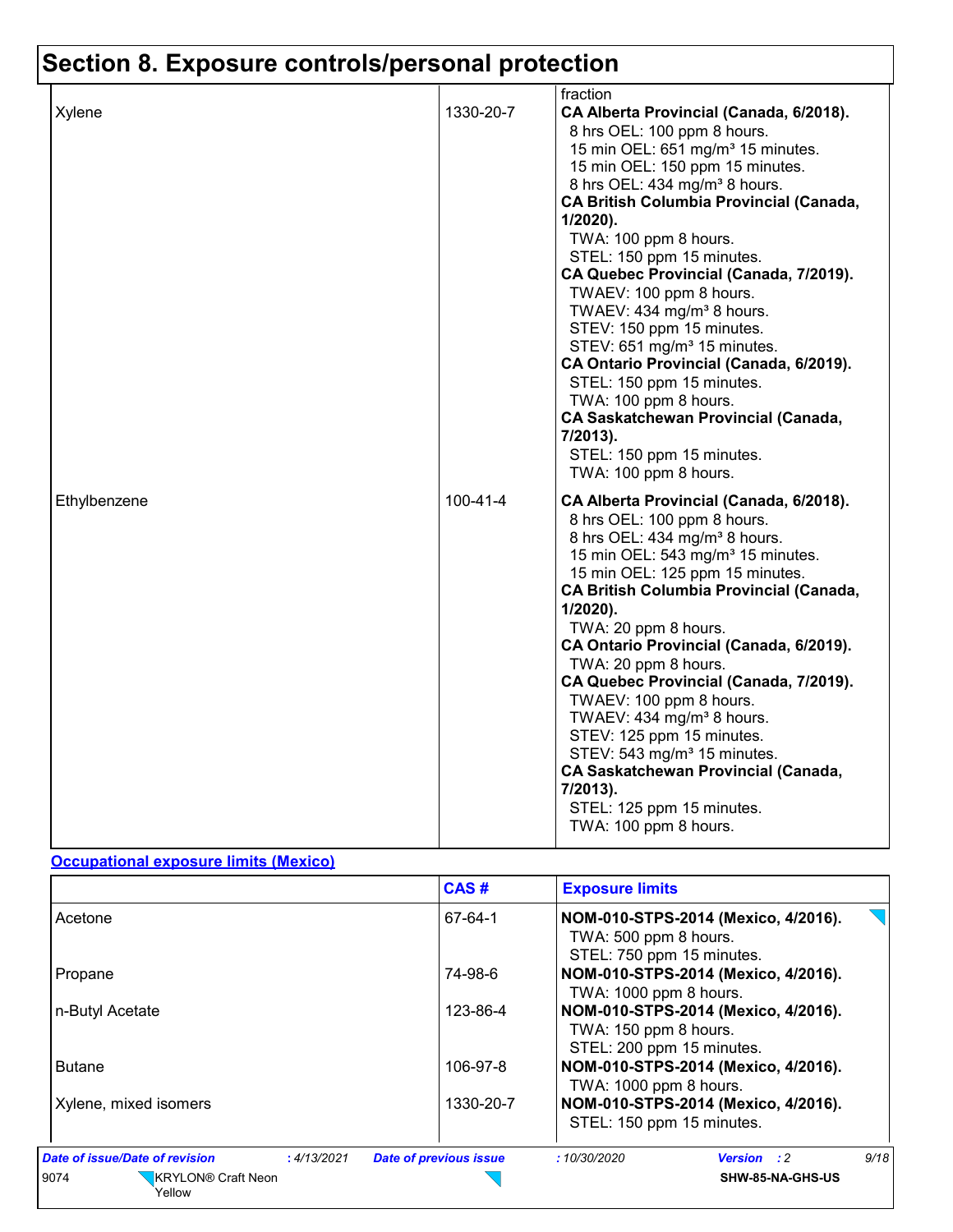| Ethylbenzene | $100 - 41 - 4$ | TWA: 100 ppm 8 hours.<br>NOM-010-STPS-2014 (Mexico, 4/2016). |
|--------------|----------------|--------------------------------------------------------------|
|              |                | TWA: 20 ppm 8 hours.                                         |

| <b>Appropriate engineering</b><br>controls | : Use only with adequate ventilation. Use process enclosures, local exhaust ventilation on<br>other engineering controls to keep worker exposure to airborne contaminants below any<br>recommended or statutory limits. The engineering controls also need to keep gas,<br>vapor or dust concentrations below any lower explosive limits. Use explosion-proof<br>ventilation equipment.                                                                                                                                                                                                                                          |
|--------------------------------------------|----------------------------------------------------------------------------------------------------------------------------------------------------------------------------------------------------------------------------------------------------------------------------------------------------------------------------------------------------------------------------------------------------------------------------------------------------------------------------------------------------------------------------------------------------------------------------------------------------------------------------------|
| <b>Environmental exposure</b><br>controls  | Emissions from ventilation or work process equipment should be checked to ensure<br>they comply with the requirements of environmental protection legislation. In some<br>cases, fume scrubbers, filters or engineering modifications to the process equipment<br>will be necessary to reduce emissions to acceptable levels.                                                                                                                                                                                                                                                                                                    |
| <b>Individual protection measures</b>      |                                                                                                                                                                                                                                                                                                                                                                                                                                                                                                                                                                                                                                  |
| <b>Hygiene measures</b>                    | : Wash hands, forearms and face thoroughly after handling chemical products, before<br>eating, smoking and using the lavatory and at the end of the working period.<br>Appropriate techniques should be used to remove potentially contaminated clothing.<br>Contaminated work clothing should not be allowed out of the workplace. Wash<br>contaminated clothing before reusing. Ensure that eyewash stations and safety<br>showers are close to the workstation location.                                                                                                                                                      |
| <b>Eye/face protection</b>                 | Safety eyewear complying with an approved standard should be used when a risk<br>t.<br>assessment indicates this is necessary to avoid exposure to liquid splashes, mists,<br>gases or dusts. If contact is possible, the following protection should be worn, unless<br>the assessment indicates a higher degree of protection: chemical splash goggles.                                                                                                                                                                                                                                                                        |
| <b>Skin protection</b>                     |                                                                                                                                                                                                                                                                                                                                                                                                                                                                                                                                                                                                                                  |
| <b>Hand protection</b>                     | Chemical-resistant, impervious gloves complying with an approved standard should be $\setminus$<br>worn at all times when handling chemical products if a risk assessment indicates this is<br>necessary. Considering the parameters specified by the glove manufacturer, check<br>during use that the gloves are still retaining their protective properties. It should be<br>noted that the time to breakthrough for any glove material may be different for different<br>glove manufacturers. In the case of mixtures, consisting of several substances, the<br>protection time of the gloves cannot be accurately estimated. |
| <b>Body protection</b>                     | : Personal protective equipment for the body should be selected based on the task being<br>performed and the risks involved and should be approved by a specialist before<br>handling this product. When there is a risk of ignition from static electricity, wear anti-<br>static protective clothing. For the greatest protection from static discharges, clothing<br>should include anti-static overalls, boots and gloves.                                                                                                                                                                                                   |
| <b>Other skin protection</b>               | : Appropriate footwear and any additional skin protection measures should be selected<br>╲<br>based on the task being performed and the risks involved and should be approved by a<br>specialist before handling this product.                                                                                                                                                                                                                                                                                                                                                                                                   |
| <b>Respiratory protection</b>              | Based on the hazard and potential for exposure, select a respirator that meets the<br>ř.<br>appropriate standard or certification. Respirators must be used according to a<br>respiratory protection program to ensure proper fitting, training, and other important<br>aspects of use.                                                                                                                                                                                                                                                                                                                                          |

## **Section 9. Physical and chemical properties**

9074 **KRYLON®** Craft Neon Yellow

| <b>Appearance</b>                                    |           |                  |                               |             |  |                  |       |
|------------------------------------------------------|-----------|------------------|-------------------------------|-------------|--|------------------|-------|
| <b>Physical state</b>                                |           | $:$ Liquid.      |                               |             |  |                  |       |
| <b>Color</b>                                         |           | : Not available. |                               |             |  |                  |       |
| <b>Odor</b>                                          |           | : Not available. |                               |             |  |                  |       |
| <b>Odor threshold</b>                                |           | : Not available. |                               |             |  |                  |       |
| pH                                                   | $\cdot$ 7 |                  |                               |             |  |                  |       |
| <b>Melting point/freezing point : Not available.</b> |           |                  |                               |             |  |                  |       |
| Date of issue/Date of revision                       |           | : 4/13/2021      | <b>Date of previous issue</b> | :10/30/2020 |  | Version : 2      | 10/18 |
| <b>KRYLON® Craft Neon</b><br>9074                    |           |                  |                               |             |  | SHW-85-NA-GHS-US |       |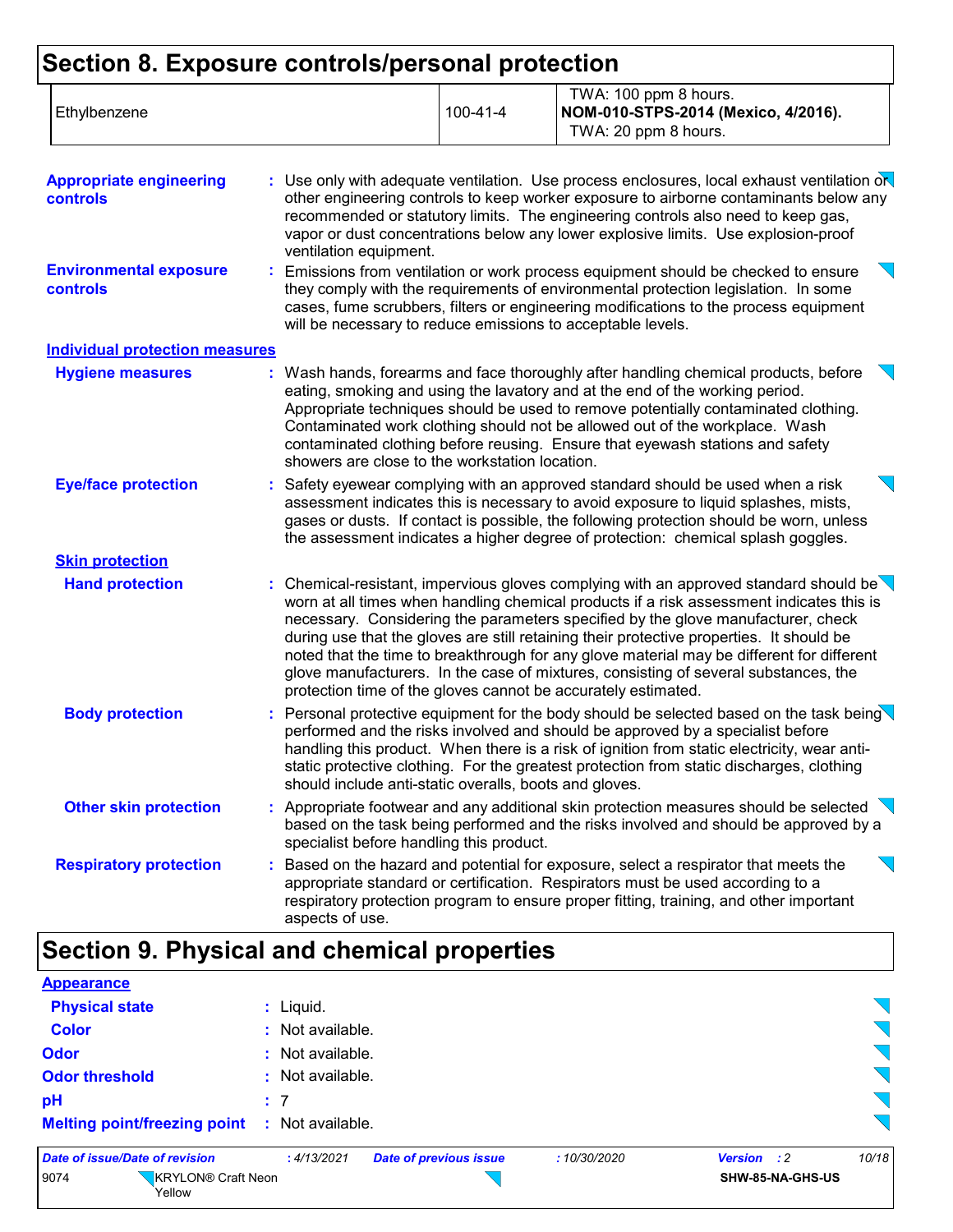### **Section 9. Physical and chemical properties**

| <b>Boiling point/boiling range</b>                | : Not available.                                                  |                |
|---------------------------------------------------|-------------------------------------------------------------------|----------------|
| <b>Flash point</b>                                | : Closed cup: -29°C (-20.2°F) [Pensky-Martens Closed Cup]         |                |
| <b>Evaporation rate</b>                           | $: 5.6$ (butyl acetate = 1)                                       |                |
| <b>Flammability (solid, gas)</b>                  | : Not available.                                                  |                |
| Lower and upper explosive<br>(flammable) limits   | $:$ Lower: $0.9\%$<br>Upper: 12.8%                                |                |
| <b>Vapor pressure</b>                             | : 101.3 kPa (760 mm Hg) [at $20^{\circ}$ C]                       |                |
| <b>Vapor density</b>                              | : $1.55$ [Air = 1]                                                |                |
| <b>Relative density</b>                           | : 0.75                                                            |                |
| <b>Solubility</b>                                 | : Not available.                                                  | $\sum_{i=1}^n$ |
| <b>Partition coefficient: n-</b><br>octanol/water | : Not available.                                                  |                |
| <b>Auto-ignition temperature</b>                  | : Not available.                                                  |                |
| <b>Decomposition temperature</b>                  | : Not available.                                                  |                |
| <b>Viscosity</b>                                  | : Kinematic (40°C (104°F)): <0.205 cm <sup>2</sup> /s (<20.5 cSt) |                |
| <b>Molecular weight</b>                           | Not applicable.                                                   |                |
| <b>Aerosol product</b>                            |                                                                   |                |
| <b>Type of aerosol</b>                            | : Spray                                                           |                |
| <b>Heat of combustion</b>                         | $: 27.898$ kJ/g                                                   |                |
|                                                   |                                                                   |                |

### **Section 10. Stability and reactivity**

| <b>Reactivity</b>                                   | : No specific test data related to reactivity available for this product or its ingredients.              |  |
|-----------------------------------------------------|-----------------------------------------------------------------------------------------------------------|--|
| <b>Chemical stability</b>                           | : The product is stable.                                                                                  |  |
| <b>Possibility of hazardous</b><br><b>reactions</b> | : Under normal conditions of storage and use, hazardous reactions will not occur.                         |  |
| <b>Conditions to avoid</b>                          | : Avoid all possible sources of ignition (spark or flame).                                                |  |
| <b>Incompatible materials</b>                       | : No specific data.                                                                                       |  |
| <b>Hazardous decomposition</b><br>products          | : Under normal conditions of storage and use, hazardous decomposition products should<br>not be produced. |  |

### **Section 11. Toxicological information**

#### **Information on toxicological effects**

**Acute toxicity**

| <b>Product/ingredient name</b> | <b>Result</b>                | <b>Species</b> | <b>Dose</b>              | <b>Exposure</b> |
|--------------------------------|------------------------------|----------------|--------------------------|-----------------|
| Acetone                        | LD50 Oral                    | Rat            | 5800 mg/kg               |                 |
| n-Butyl Acetate                | LD50 Dermal                  | Rabbit         | >17600 mg/kg             |                 |
|                                | LD50 Oral                    | Rat            | 10768 mg/kg              |                 |
| <b>Butane</b>                  | <b>LC50 Inhalation Vapor</b> | Rat            | 658000 mg/m <sup>3</sup> | 4 hours         |
| Ethyl 3-Ethoxypropionate       | LD50 Oral                    | Rat            | 3200 mg/kg               |                 |
| Xylene, mixed isomers          | <b>LC50 Inhalation Gas.</b>  | Rat            | 6700 ppm                 | 4 hours         |
|                                | LD50 Oral                    | Rat            | 4300 mg/kg               |                 |
| Ethylbenzene                   | LD50 Dermal                  | Rabbit         | >5000 mg/kg              |                 |
|                                | LD50 Oral                    | Rat            | 3500 mg/kg               |                 |

| Date of issue/Date of revision |                              | : 4/13/2021 | <b>Date of previous issue</b> | 10/30/2020 | Version |                  | 11/18 |
|--------------------------------|------------------------------|-------------|-------------------------------|------------|---------|------------------|-------|
| 9074                           | KRYLON® Craft Neon<br>Yellow |             |                               |            |         | SHW-85-NA-GHS-US |       |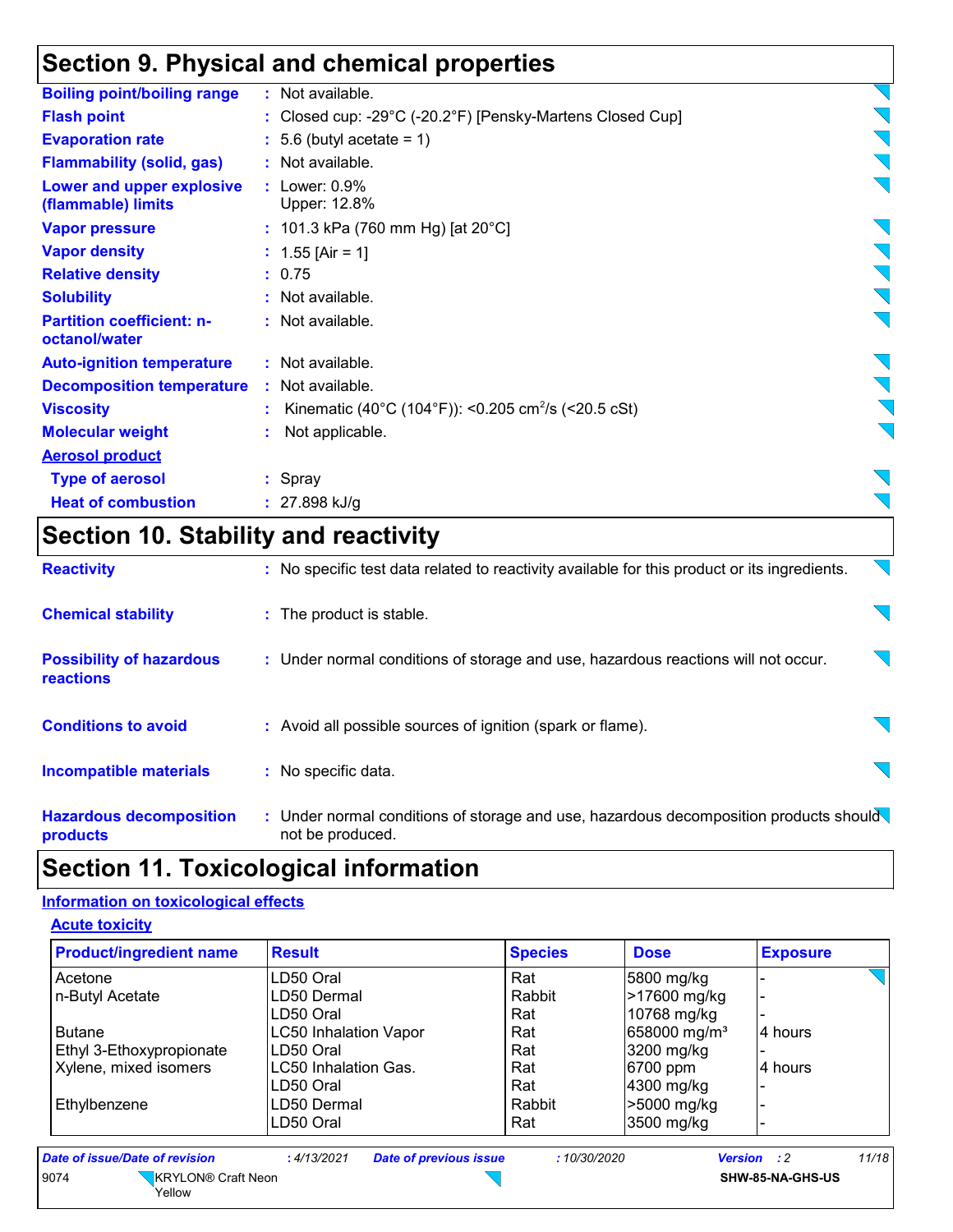### **Section 11. Toxicological information**

| <b>Product/ingredient name</b> | <b>Result</b>            | <b>Species</b> | <b>Score</b> | <b>Exposure</b> | <b>Observation</b> |
|--------------------------------|--------------------------|----------------|--------------|-----------------|--------------------|
| Acetone                        | Eyes - Mild irritant     | Human          |              | 186300 ppm      |                    |
|                                | Eyes - Mild irritant     | Rabbit         |              | $10$ uL         |                    |
|                                | Eyes - Moderate irritant | Rabbit         |              | 24 hours 20     |                    |
|                                |                          |                |              | mg              |                    |
|                                | Eyes - Severe irritant   | Rabbit         |              | $20 \, mg$      |                    |
|                                | Skin - Mild irritant     | Rabbit         |              | 24 hours 500    |                    |
|                                |                          |                |              | mg              |                    |
|                                | Skin - Mild irritant     | Rabbit         |              | 395 mg          |                    |
| n-Butyl Acetate                | Eyes - Moderate irritant | Rabbit         |              | 100 mg          |                    |
|                                | Skin - Moderate irritant | Rabbit         |              | 24 hours 500    |                    |
|                                |                          |                |              | mg              |                    |
| Talc                           | Skin - Mild irritant     | Human          |              | 72 hours 300    |                    |
|                                |                          |                |              | ug I            |                    |
| Ethyl 3-Ethoxypropionate       | Skin - Mild irritant     | Rabbit         |              | 24 hours 500    |                    |
|                                |                          |                |              | mg              |                    |
| Xylene, mixed isomers          | Eyes - Mild irritant     | Rabbit         |              | 87 mg           |                    |
|                                | Eyes - Severe irritant   | Rabbit         |              | 24 hours 5      |                    |
|                                |                          |                |              | mg              |                    |
|                                | Skin - Mild irritant     | Rat            |              | 8 hours 60 uL   |                    |
|                                | Skin - Moderate irritant | Rabbit         |              | 24 hours 500    |                    |
|                                |                          |                |              | mg              |                    |
|                                | Skin - Moderate irritant | Rabbit         |              | 100 %           |                    |
| Ethylbenzene                   | Eyes - Severe irritant   | Rabbit         |              | 500 mg          |                    |
|                                | Skin - Mild irritant     | Rabbit         |              | 24 hours 15     |                    |
|                                |                          |                |              | mg              |                    |
|                                |                          |                |              |                 |                    |

#### **Sensitization**

Not available.

#### **Mutagenicity**

Not available.

#### **Carcinogenicity**

Not available.

#### **Classification**

| <b>Product/ingredient name</b> | <b>OSHA</b> | <b>IARC</b> | <b>NTP</b> |
|--------------------------------|-------------|-------------|------------|
| Talc<br>Xylene, mixed isomers  |             | w           |            |
| Ethylbenzene                   |             | 2B          |            |

#### **Reproductive toxicity**

Not available.

#### **Teratogenicity**

Not available.

**Specific target organ toxicity (single exposure)**

| Date of Issue/Date of revision |                                          | : 4/13/2 |
|--------------------------------|------------------------------------------|----------|
| 9074                           | KRYLON <sup>®</sup> Craft Neon<br>Yellow |          |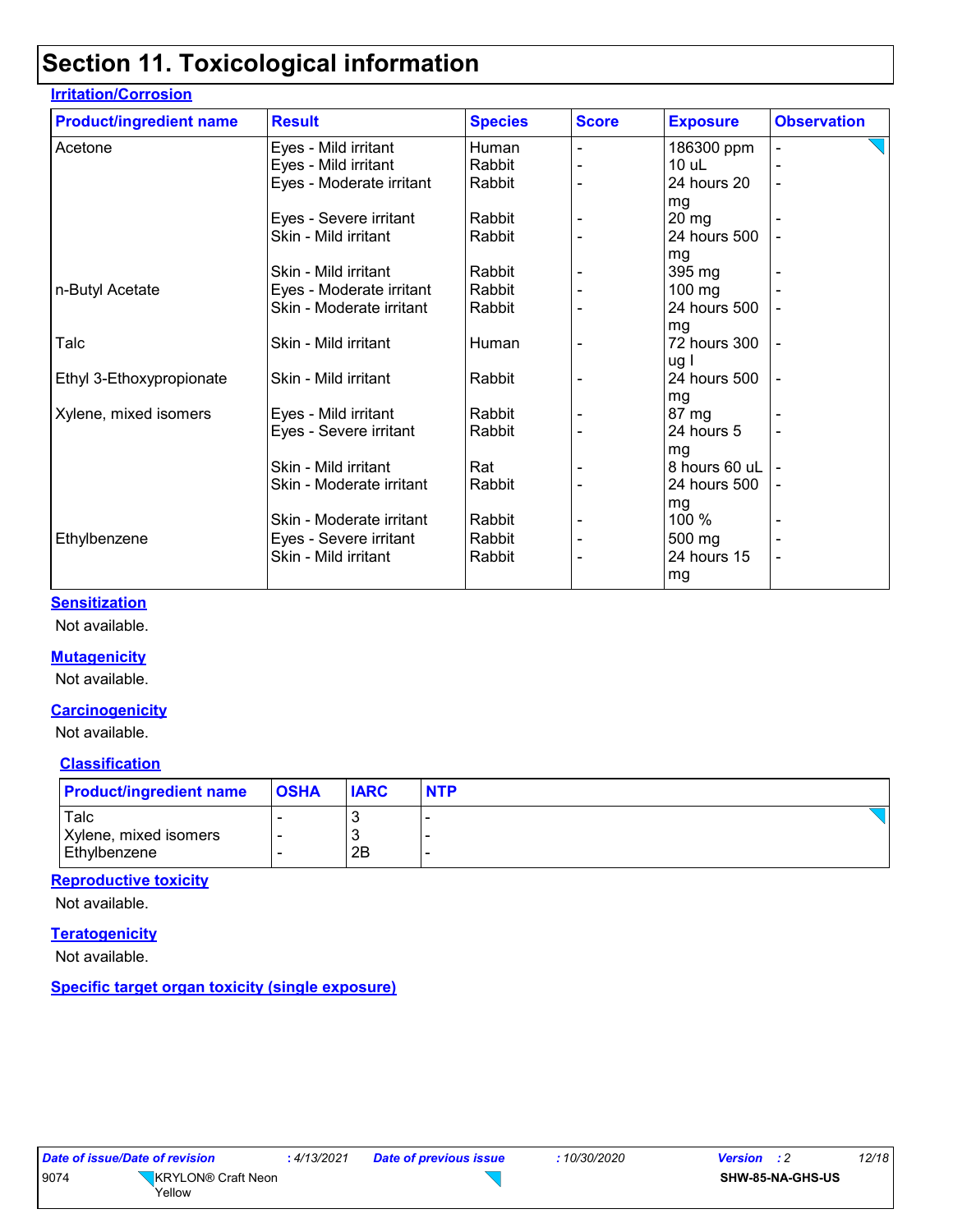### **Section 11. Toxicological information**

| <b>Name</b>                       | <b>Category</b> | <b>Route of</b><br>exposure | <b>Target organs</b>            |
|-----------------------------------|-----------------|-----------------------------|---------------------------------|
| Acetone                           | Category 3      |                             | Respiratory tract<br>irritation |
|                                   | Category 3      |                             | Narcotic effects                |
| Propane                           | Category 3      |                             | Respiratory tract<br>irritation |
|                                   | Category 3      |                             | Narcotic effects                |
| n-Butyl Acetate                   | Category 3      |                             | Narcotic effects                |
| <b>Butane</b>                     | Category 3      |                             | Respiratory tract<br>irritation |
|                                   | Category 3      |                             | Narcotic effects                |
| Lt. Aliphatic Hydrocarbon Solvent | Category 3      |                             | Respiratory tract<br>irritation |
|                                   | Category 3      |                             | Narcotic effects                |
| Xylene, mixed isomers             | Category 3      |                             | Respiratory tract<br>irritation |
| Ethylbenzene                      | Category 3      |                             | Respiratory tract<br>irritation |
|                                   | Category 3      |                             | Narcotic effects                |

#### **Specific target organ toxicity (repeated exposure)**

| <b>Name</b>                       | <b>Category</b> | <b>Route of</b><br>exposure | <b>Target organs</b> |
|-----------------------------------|-----------------|-----------------------------|----------------------|
| Acetone                           | Category 2      |                             |                      |
| Propane                           | Category 2      |                             |                      |
| <b>Butane</b>                     | Category 2      |                             |                      |
| Lt. Aliphatic Hydrocarbon Solvent | Category 2      |                             |                      |
| Talc                              | Category 1      | inhalation                  | lungs                |
| Xylene, mixed isomers             | Category 2      |                             |                      |
| Ethylbenzene                      | Category 2      |                             | -                    |

#### **Aspiration hazard**

| <b>Name</b>                       | <b>Result</b>                         |
|-----------------------------------|---------------------------------------|
| Propane                           | <b>ASPIRATION HAZARD - Category 1</b> |
| <b>Butane</b>                     | <b>ASPIRATION HAZARD - Category 1</b> |
| Lt. Aliphatic Hydrocarbon Solvent | <b>ASPIRATION HAZARD - Category 1</b> |
| Xylene, mixed isomers             | <b>ASPIRATION HAZARD - Category 1</b> |
| Ethylbenzene                      | <b>ASPIRATION HAZARD - Category 1</b> |

#### **Information on the likely :** Not available.

**routes of exposure Potential acute health effects Eye contact :** Causes serious eye irritation. **Inhalation <b>:** Can cause central nervous system (CNS) depression. May cause drowsiness or  $\overline{\phantom{0}}$ dizziness. May cause respiratory irritation. **Skin contact :** Causes skin irritation. May cause an allergic skin reaction. : Can cause central nervous system (CNS) depression. May be fatal if swallowed and **Ingestion :** enters airways.

#### **Symptoms related to the physical, chemical and toxicological characteristics**

|      | Date of issue/Date of revision | : 4/13/2021 | Date of previous issue | 10/30/2020 | <b>Version</b>          | 13/18 |
|------|--------------------------------|-------------|------------------------|------------|-------------------------|-------|
| 9074 | KRYLON® Craft Neon<br>Yellow   |             |                        |            | <b>SHW-85-NA-GHS-US</b> |       |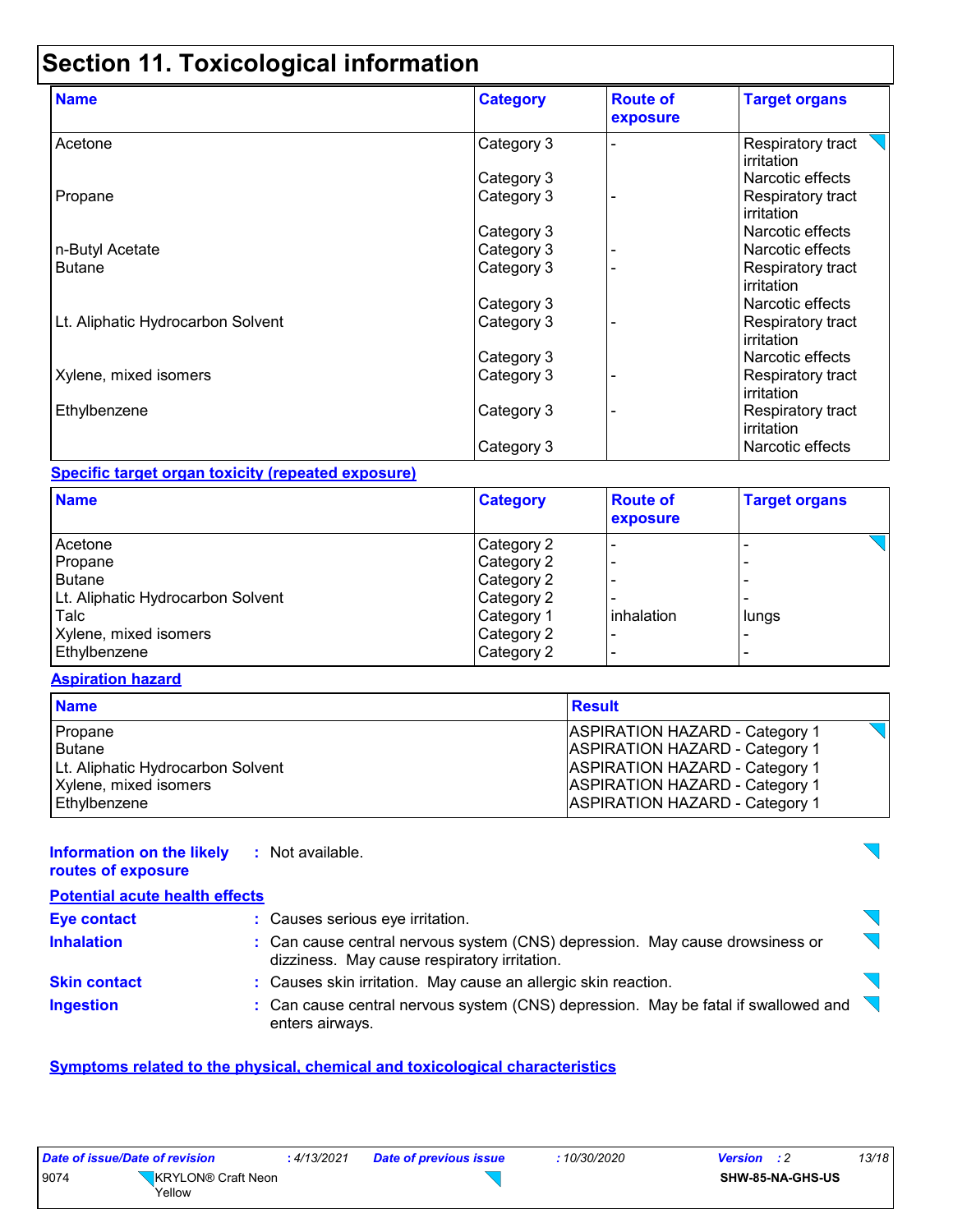# **Section 11. Toxicological information**

| <b>Eye contact</b>                      | : Adverse symptoms may include the following:<br>pain or irritation<br>watering<br>redness                                                                                                |  |
|-----------------------------------------|-------------------------------------------------------------------------------------------------------------------------------------------------------------------------------------------|--|
| <b>Inhalation</b>                       | : Adverse symptoms may include the following:<br>respiratory tract irritation<br>coughing<br>nausea or vomiting<br>headache<br>drowsiness/fatigue<br>dizziness/vertigo<br>unconsciousness |  |
| <b>Skin contact</b>                     | : Adverse symptoms may include the following:<br>irritation<br>redness                                                                                                                    |  |
| <b>Ingestion</b>                        | : Adverse symptoms may include the following:<br>nausea or vomiting                                                                                                                       |  |
|                                         | Delayed and immediate effects and also chronic effects from short and long term exposure                                                                                                  |  |
| <b>Short term exposure</b>              |                                                                                                                                                                                           |  |
| <b>Potential immediate</b><br>effects   | : Not available.                                                                                                                                                                          |  |
| <b>Potential delayed effects</b>        | : Not available.                                                                                                                                                                          |  |
| <b>Long term exposure</b>               |                                                                                                                                                                                           |  |
| <b>Potential immediate</b><br>effects   | : Not available.                                                                                                                                                                          |  |
| <b>Potential delayed effects</b>        | : Not available.                                                                                                                                                                          |  |
| <b>Potential chronic health effects</b> |                                                                                                                                                                                           |  |
| Not available.                          |                                                                                                                                                                                           |  |
| <b>General</b>                          | : Causes damage to organs through prolonged or repeated exposure. Once sensitized, a<br>severe allergic reaction may occur when subsequently exposed to very low levels.                  |  |
| <b>Carcinogenicity</b>                  | : Suspected of causing cancer. Risk of cancer depends on duration and level of<br>exposure.                                                                                               |  |
| <b>Mutagenicity</b>                     | : No known significant effects or critical hazards.                                                                                                                                       |  |
| <b>Teratogenicity</b>                   | : No known significant effects or critical hazards.                                                                                                                                       |  |
| <b>Developmental effects</b>            | : No known significant effects or critical hazards.                                                                                                                                       |  |
| <b>Fertility effects</b>                | : No known significant effects or critical hazards.                                                                                                                                       |  |

#### **Numerical measures of toxicity**

| <b>Acute toxicity estimates</b> |                  |  |  |  |  |
|---------------------------------|------------------|--|--|--|--|
| <b>Route</b>                    | <b>ATE value</b> |  |  |  |  |
| Oral                            | 87118.86 mg/kg   |  |  |  |  |
| Dermal                          | 61021.51 mg/kg   |  |  |  |  |
| Inhalation (gases)              | 371676.49 ppm    |  |  |  |  |

| Date of issue/Date of revision | : 4/13/2                            |  |
|--------------------------------|-------------------------------------|--|
| 9074                           | <b>KRYLON®</b> Craft Neon<br>Yellow |  |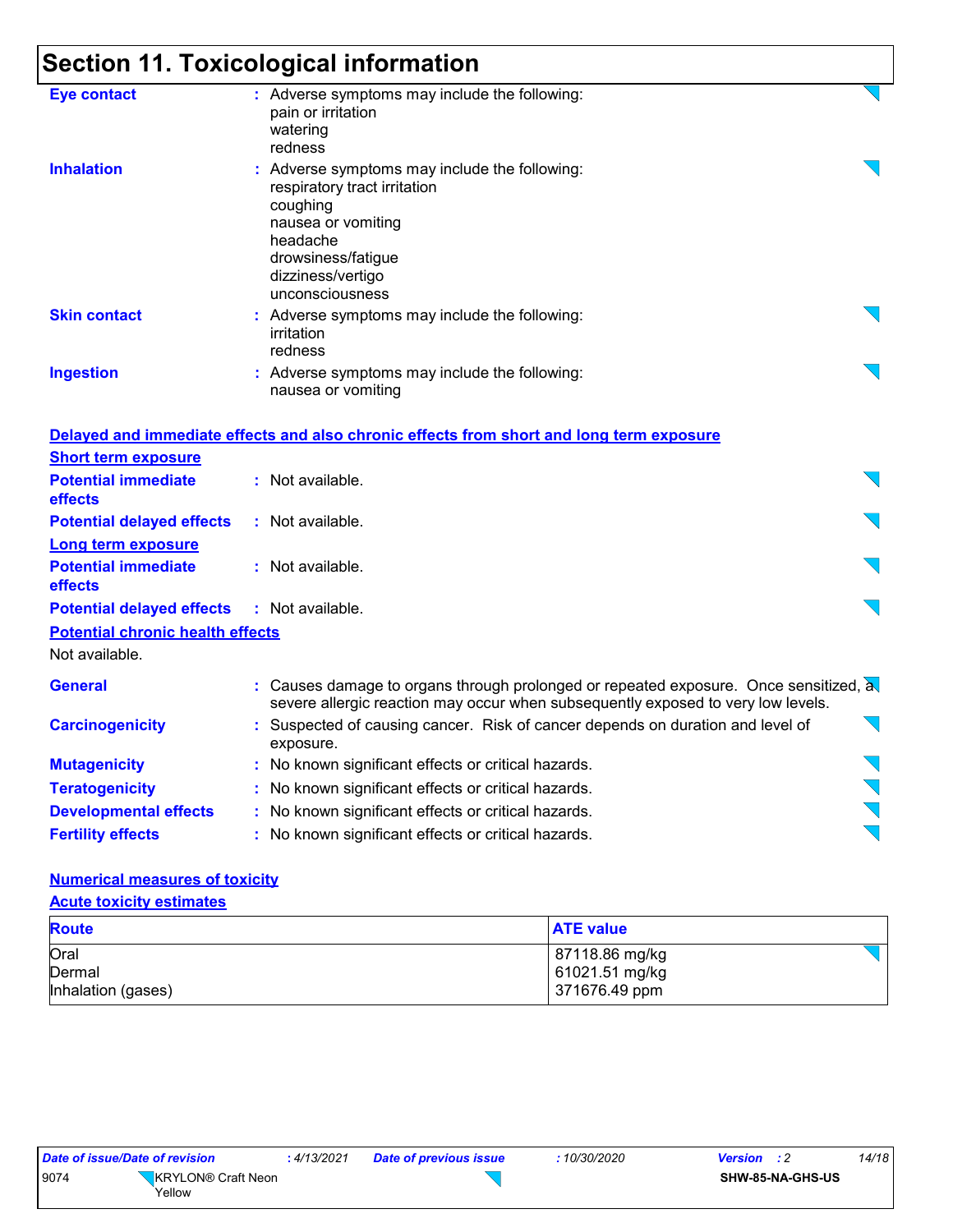# **Section 12. Ecological information**

| <b>Toxicity</b>                      |                                      |                                            |                 |
|--------------------------------------|--------------------------------------|--------------------------------------------|-----------------|
| <b>Product/ingredient name</b>       | <b>Result</b>                        | <b>Species</b>                             | <b>Exposure</b> |
| Acetone                              | Acute EC50 7200000 µg/l Fresh water  | Algae - Selenastrum sp.                    | 96 hours        |
|                                      | Acute LC50 4.42589 ml/L Marine water | Crustaceans - Acartia tonsa -<br>Copepodid | 48 hours        |
|                                      | Acute LC50 7460000 µg/l Fresh water  | Daphnia - Daphnia cucullata                | 48 hours        |
|                                      | Acute LC50 5600 ppm Fresh water      | Fish - Poecilia reticulata                 | 96 hours        |
|                                      | Chronic NOEC 4.95 mg/l Marine water  | Algae - Ulva pertusa                       | 96 hours        |
|                                      | Chronic NOEC 0.016 ml/L Fresh water  | Crustaceans - Daphniidae                   | 21 days         |
|                                      | Chronic NOEC 0.1 ml/L Fresh water    | Daphnia - Daphnia magna -<br>Neonate       | 21 days         |
|                                      | Chronic NOEC 5 µg/l Marine water     | Fish - Gasterosteus aculeatus -<br>Larvae  | 42 days         |
| n-Butyl Acetate                      | Acute LC50 32 mg/l Marine water      | Crustaceans - Artemia salina               | 48 hours        |
|                                      | Acute LC50 18000 µg/l Fresh water    | Fish - Pimephales promelas                 | 96 hours        |
| Lt. Aliphatic Hydrocarbon<br>Solvent | Acute LC50 >100000 ppm Fresh water   | Fish - Oncorhynchus mykiss                 | 96 hours        |
| Xylene, mixed isomers                | Acute LC50 8500 µg/l Marine water    | Crustaceans - Palaemonetes<br>pugio        | 48 hours        |
|                                      | Acute LC50 13400 µg/l Fresh water    | Fish - Pimephales promelas                 | 96 hours        |
| Ethylbenzene                         | Acute EC50 4600 µg/l Fresh water     | Algae - Pseudokirchneriella<br>subcapitata | 72 hours        |
|                                      | Acute EC50 3600 µg/l Fresh water     | Algae - Pseudokirchneriella<br>subcapitata | 96 hours        |
|                                      | Acute EC50 6.53 mg/l Marine water    | Crustaceans - Artemia sp. -<br>Nauplii     | 48 hours        |
|                                      | Acute EC50 2.93 mg/l Fresh water     | Daphnia - Daphnia magna -<br>Neonate       | 48 hours        |
|                                      | Acute LC50 4200 µg/l Fresh water     | Fish - Oncorhynchus mykiss                 | 96 hours        |

#### **Persistence and degradability**

| <b>Product/ingredient name</b> | <b>Aquatic half-life</b> | <b>Photolysis</b> | Biodegradability |
|--------------------------------|--------------------------|-------------------|------------------|
| Acetone                        |                          |                   | Readily          |
| n-Butyl Acetate                |                          |                   | Readily          |
| Xylene, mixed isomers          |                          |                   | Readily          |
| Ethylbenzene                   |                          |                   | Readily          |

#### **Bioaccumulative potential**

| <b>Product/ingredient name</b>       | <b>LogP</b> <sub>ow</sub> | <b>BCF</b>   | <b>Potential</b> |
|--------------------------------------|---------------------------|--------------|------------------|
| Lt. Aliphatic Hydrocarbon<br>Solvent |                           | 10 to 2500   | high             |
| Xylene, mixed isomers                |                           | 18.1 to 25.9 | low              |

#### **Mobility in soil**  $\sum$ **Soil/water partition :** Not available. **coefficient (KOC)**  $\overline{\phantom{0}}$ **Other adverse effects** : No known significant effects or critical hazards.

| Date of issue/Date of revision | 4/13/2021          | Date of previous issue | 10/30/2020 | <b>Version</b> : 2      | 15/18 |
|--------------------------------|--------------------|------------------------|------------|-------------------------|-------|
| 9074                           | KRYLON® Craft Neon |                        |            | <b>SHW-85-NA-GHS-US</b> |       |
| Yellow                         |                    |                        |            |                         |       |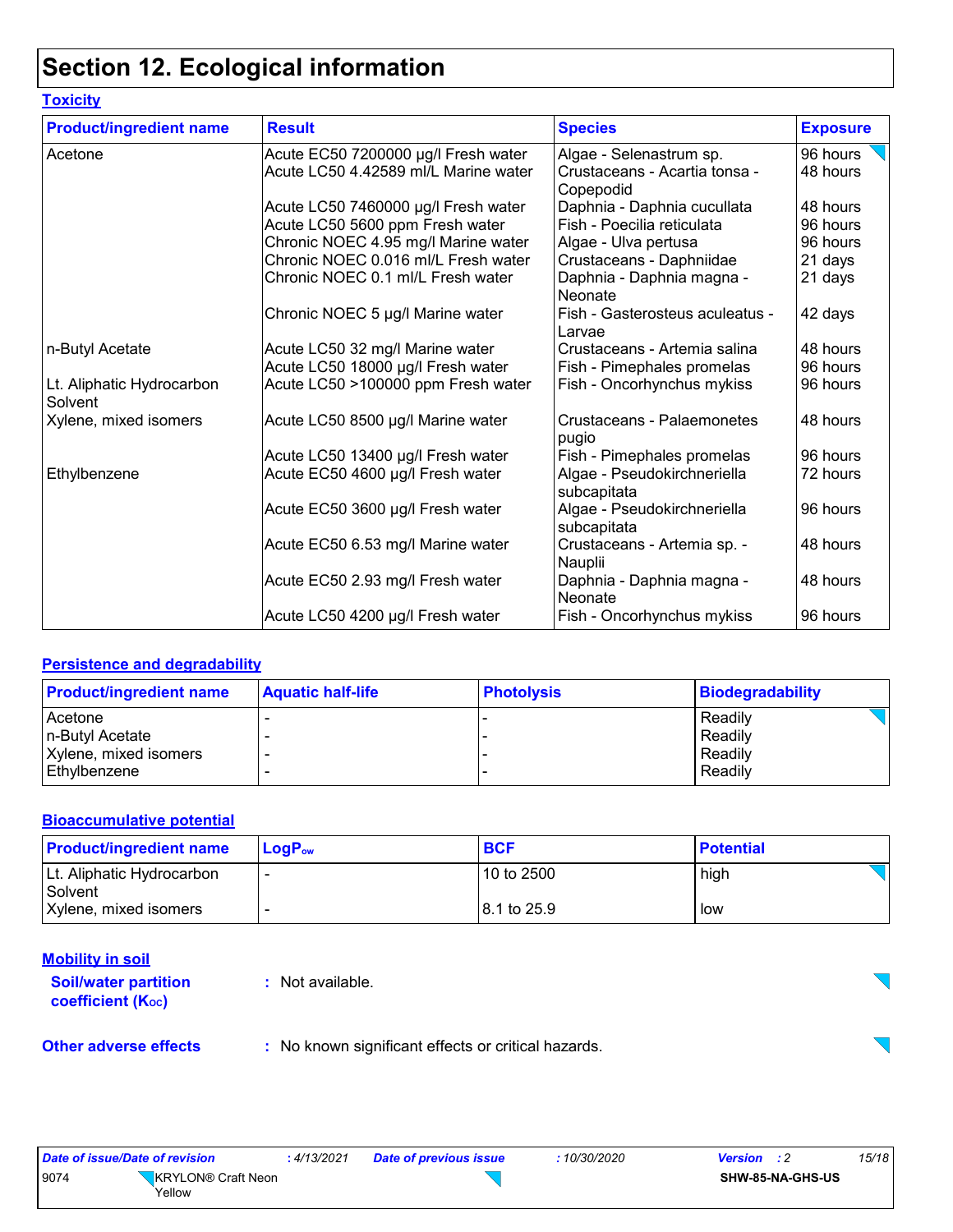### **Section 13. Disposal considerations**

#### **Disposal methods :**

: The generation of waste should be avoided or minimized wherever possible. Disposal of this product, solutions and any by-products should at all times comply with the requirements of environmental protection and waste disposal legislation and any regional local authority requirements. Dispose of surplus and non-recyclable products via a licensed waste disposal contractor. Waste should not be disposed of untreated to the sewer unless fully compliant with the requirements of all authorities with jurisdiction. Waste packaging should be recycled. Incineration or landfill should only be considered when recycling is not feasible. This material and its container must be disposed of in a safe way. Empty containers or liners may retain some product residues. Do not puncture or incinerate container.

### **Section 14. Transport information**

|                                       | <b>DOT</b><br><b>Classification</b>                                                                                                      | <b>TDG</b><br><b>Classification</b>                                                                                                                                                                                                                                                                                                                                                                                                                                                                                                                                                                                                                                                 | <b>Mexico</b><br><b>Classification</b>                                                                                                   | <b>IATA</b>                                                                                                     | <b>IMDG</b>                                                                                                                                                   |
|---------------------------------------|------------------------------------------------------------------------------------------------------------------------------------------|-------------------------------------------------------------------------------------------------------------------------------------------------------------------------------------------------------------------------------------------------------------------------------------------------------------------------------------------------------------------------------------------------------------------------------------------------------------------------------------------------------------------------------------------------------------------------------------------------------------------------------------------------------------------------------------|------------------------------------------------------------------------------------------------------------------------------------------|-----------------------------------------------------------------------------------------------------------------|---------------------------------------------------------------------------------------------------------------------------------------------------------------|
| <b>UN number</b>                      | <b>UN1950</b>                                                                                                                            | <b>UN1950</b>                                                                                                                                                                                                                                                                                                                                                                                                                                                                                                                                                                                                                                                                       | <b>UN1950</b>                                                                                                                            | <b>UN1950</b>                                                                                                   | <b>UN1950</b>                                                                                                                                                 |
| <b>UN proper</b><br>shipping name     | <b>AEROSOLS</b>                                                                                                                          | <b>AEROSOLS</b>                                                                                                                                                                                                                                                                                                                                                                                                                                                                                                                                                                                                                                                                     | <b>AEROSOLS</b>                                                                                                                          | AEROSOLS.<br>flammable                                                                                          | <b>AEROSOLS</b>                                                                                                                                               |
| <b>Transport</b><br>hazard class(es)  | 2.1                                                                                                                                      | 2.1                                                                                                                                                                                                                                                                                                                                                                                                                                                                                                                                                                                                                                                                                 | 2.1                                                                                                                                      | 2.1                                                                                                             | $\sqrt{2.1}$                                                                                                                                                  |
| <b>Packing group</b>                  |                                                                                                                                          |                                                                                                                                                                                                                                                                                                                                                                                                                                                                                                                                                                                                                                                                                     |                                                                                                                                          |                                                                                                                 |                                                                                                                                                               |
| <b>Environmental</b><br>hazards       | No.                                                                                                                                      | No.                                                                                                                                                                                                                                                                                                                                                                                                                                                                                                                                                                                                                                                                                 | No.                                                                                                                                      | No.                                                                                                             | No.                                                                                                                                                           |
| <b>Additional</b><br>information      | <b>ERG No.</b><br>126<br>Dependent upon<br>container size, this<br>product may ship under<br>the Limited Quantity<br>shipping exception. | Product classified<br>as per the<br>following sections<br>of the<br>Transportation of<br>Dangerous Goods<br>Regulations:<br>2.13-2.17 (Class<br>2).<br><b>ERG No.</b><br>126<br>Dependent upon<br>container size, this<br>product may ship under<br>the Limited Quantity<br>shipping exception.                                                                                                                                                                                                                                                                                                                                                                                     | <b>ERG No.</b><br>126<br>Dependent upon<br>container size, this<br>product may ship under<br>the Limited Quantity<br>shipping exception. | Dependent upon<br>container size, this<br>product may ship under<br>the Limited Quantity<br>shipping exception. | <b>Emergency</b><br>schedules F-D, S-<br>U<br>Dependent upon<br>container size, this<br>product may ship under<br>the Limited Quantity<br>shipping exception. |
| <b>Special precautions for user :</b> |                                                                                                                                          | Multi-modal shipping descriptions are provided for informational purposes and do not<br>consider container sizes. The presence of a shipping description for a particular<br>mode of transport (sea, air, etc.), does not indicate that the product is packaged<br>suitably for that mode of transport. All packaging must be reviewed for suitability<br>prior to shipment, and compliance with the applicable regulations is the sole<br>responsibility of the person offering the product for transport. People loading and<br>unloading dangerous goods must be trained on all of the risks deriving from the<br>substances and on all actions in case of emergency situations. |                                                                                                                                          |                                                                                                                 |                                                                                                                                                               |

| Date of issue/Date of revision |                    | : 4/13/2021 | <b>Date of previous issue</b> | : 10/30/2020 | <b>Version</b> : 2 |                  | 16/18 |
|--------------------------------|--------------------|-------------|-------------------------------|--------------|--------------------|------------------|-------|
| 9074<br>Yellow                 | KRYLON® Craft Neon |             |                               |              |                    | SHW-85-NA-GHS-US |       |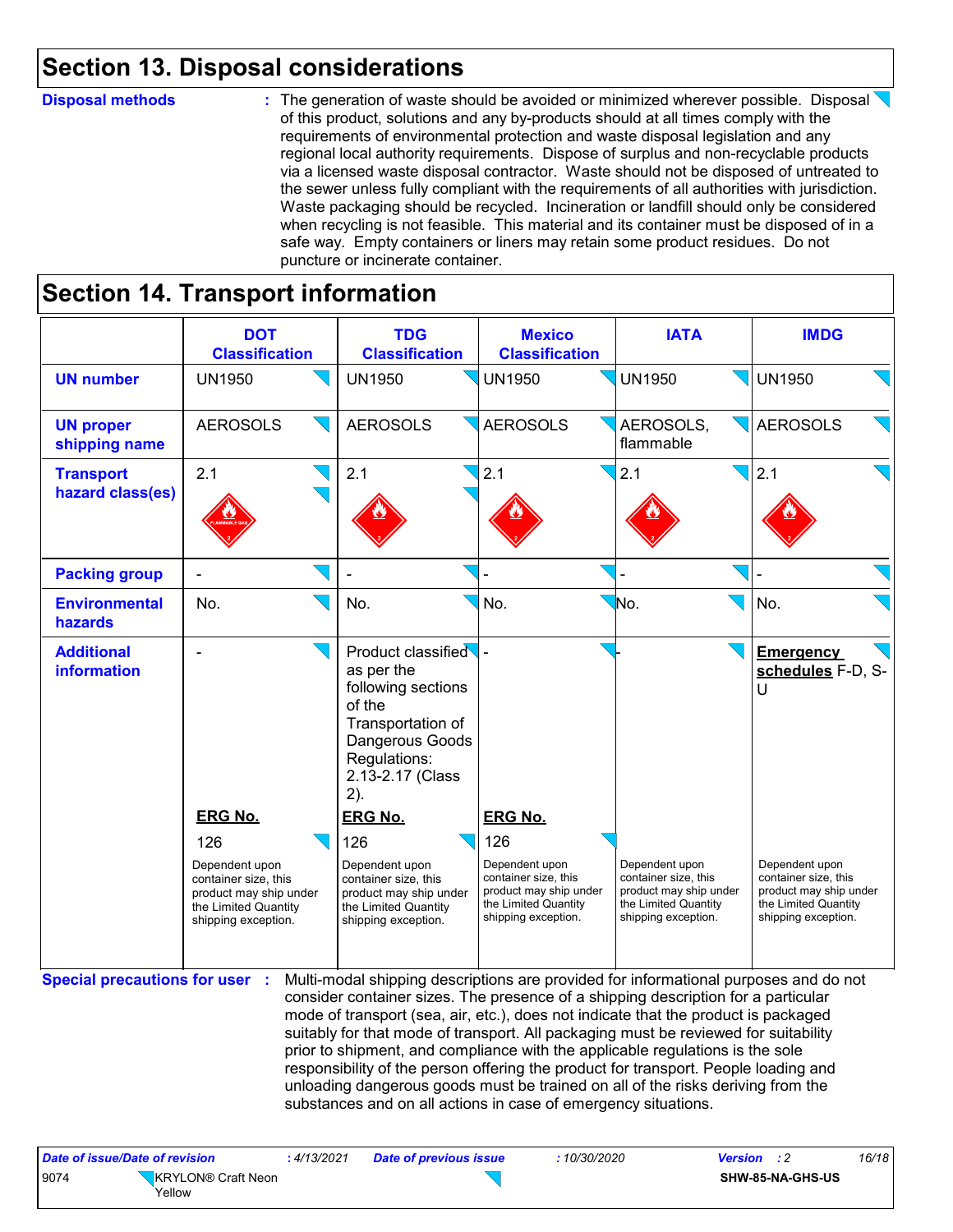### **Section 14. Transport information**

**Transport in bulk according :** Not available. **to IMO instruments**

#### **Proper shipping name :**

: Not available.

### **Section 15. Regulatory information**

#### **SARA 313**

SARA 313 (40 CFR 372.45) supplier notification can be found on the Environmental Data Sheet.

#### **California Prop. 65**

WARNING: This product contains chemicals known to the State of California to cause cancer and birth defects or other reproductive harm.

#### **International regulations**

| <b>International lists</b> | : Australia inventory (AIIC): Not determined.                |
|----------------------------|--------------------------------------------------------------|
|                            | China inventory (IECSC): Not determined.                     |
|                            | Japan inventory (CSCL): Not determined.                      |
|                            | Japan inventory (ISHL): Not determined.                      |
|                            | Korea inventory (KECI): Not determined.                      |
|                            | New Zealand Inventory of Chemicals (NZIoC): Not determined.  |
|                            | Philippines inventory (PICCS): Not determined.               |
|                            | Taiwan Chemical Substances Inventory (TCSI): Not determined. |
|                            | Thailand inventory: Not determined.                          |
|                            | Turkey inventory: Not determined.                            |
|                            | Vietnam inventory: Not determined.                           |

### **Section 16. Other information**

**Hazardous Material Information System (U.S.A.)**



**The customer is responsible for determining the PPE code for this material. For more information on HMIS® Personal Protective Equipment (PPE) codes, consult the HMIS® Implementation Manual.**

**Caution: HMIS® ratings are based on a 0-4 rating scale, with 0 representing minimal hazards or risks, and 4 representing significant hazards or risks. Although HMIS® ratings and the associated label are not required on SDSs or products leaving a facility under 29 CFR 1910.1200, the preparer may choose to provide them. HMIS® ratings are to be used with a fully implemented HMIS® program. HMIS® is a registered trademark and service mark of the American Coatings Association, Inc.**

**Procedure used to derive the classification**

| <b>Classification</b>                                                                           | <b>Justification</b>  |
|-------------------------------------------------------------------------------------------------|-----------------------|
| FLAMMABLE AEROSOLS - Category 1                                                                 | On basis of test data |
| GASES UNDER PRESSURE - Compressed gas                                                           | Calculation method    |
| SKIN CORROSION/IRRITATION - Category 2                                                          | Calculation method    |
| SERIOUS EYE DAMAGE/ EYE IRRITATION - Category 2A                                                | Calculation method    |
| <b>SKIN SENSITIZATION - Category 1</b>                                                          | Calculation method    |
| <b>CARCINOGENICITY - Category 2</b>                                                             | Calculation method    |
| SPECIFIC TARGET ORGAN TOXICITY (SINGLE EXPOSURE) (Respiratory tract<br>irritation) - Category 3 | Calculation method    |
| SPECIFIC TARGET ORGAN TOXICITY (SINGLE EXPOSURE) (Narcotic effects) -<br>Category 3             | Calculation method    |
| SPECIFIC TARGET ORGAN TOXICITY (REPEATED EXPOSURE) - Category 1                                 | Calculation method    |
| <b>ASPIRATION HAZARD - Category 1</b>                                                           | Calculation method    |

| Date of issue/Date of revision |                              | : 4/13/2021 | <b>Date of previous issue</b> | :10/30/2020 | <b>Version</b> : 2 |                  | 17/18 |
|--------------------------------|------------------------------|-------------|-------------------------------|-------------|--------------------|------------------|-------|
| 9074                           | KRYLON® Craft Neon<br>Yellow |             |                               |             |                    | SHW-85-NA-GHS-US |       |